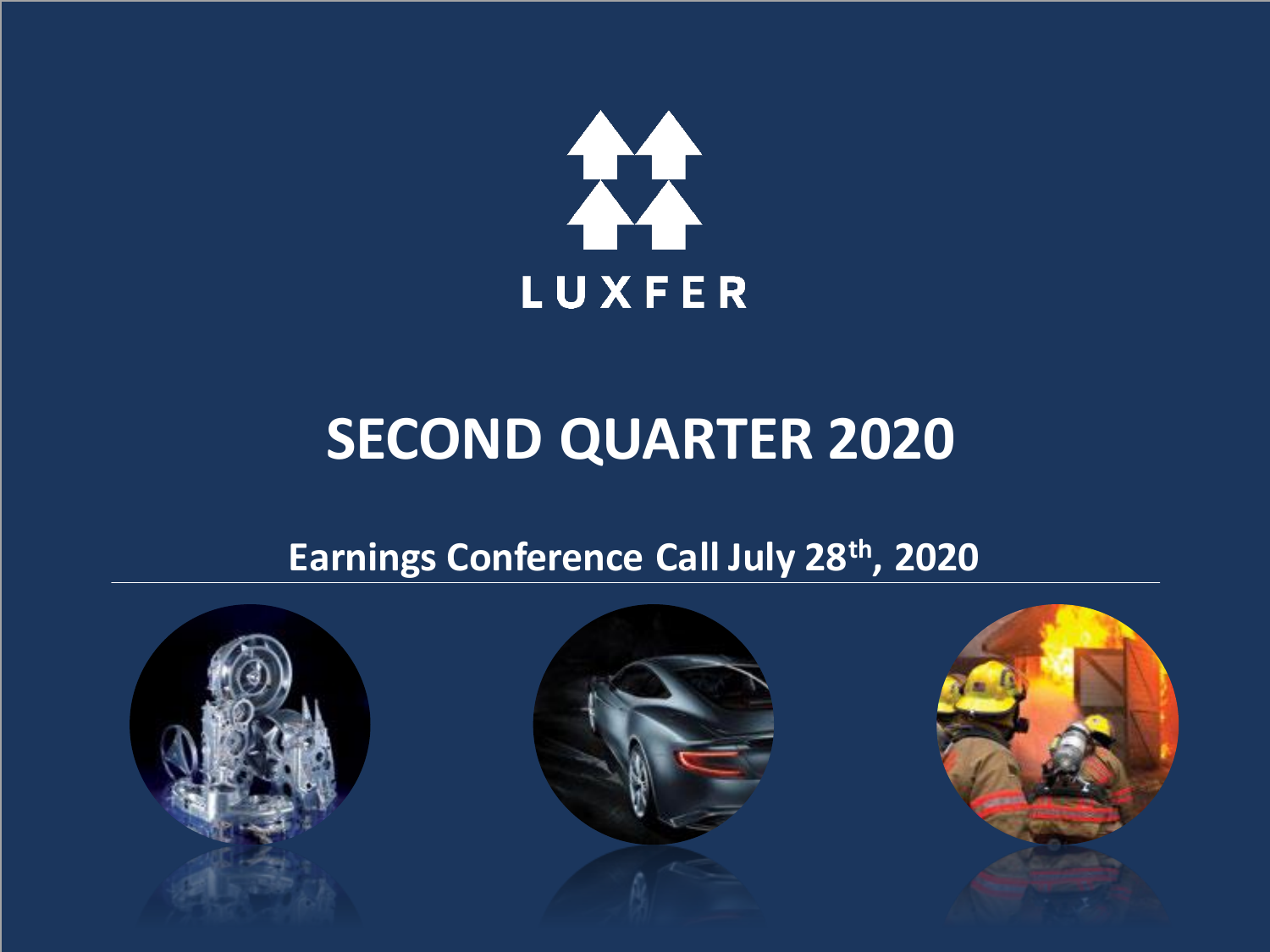# **FORWARD-LOOKING STATEMENTS**

This presentation contains forward-looking statements. Examples of such forward-looking statements include, but are not limited to: (i) statements regarding the Company's results of operations and financial condition, (ii) statements of plans, objectives or goals of the Company or its management, including those related to financing, products or services, (iii) statements of future economic performance; and (iv) statements of assumptions underlying such statements. Words such as "believes", "anticipates", "expects", "intends", "forecasts" and "plans" and similar expressions are intended to identify forward-looking statements but are not the exclusive means of identifying such statements. By their very nature, forward-looking statements involve inherent risks and uncertainties, both general and specific, and risks exist that the predictions, forecasts, projections and other forward-looking statements will not be achieved. The Company cautions that a number of important factors could cause actual results to differ materially from the plans, objectives, expectations, estimates and intentions expressed in such forward-looking statements. These factors include, but are not limited to: (i) future revenues being lower than expected; (ii) increasing competitive pressures in the industry; (iii) general economic conditions or conditions affecting demand for the services offered by us in the markets in which we operate, both domestically and internationally, including as a result of the Brexit referendum, being less favorable than expected; (iv) worldwide economic and business conditions and conditions in the industries in which we operate; (v) fluctuations in the cost of raw materials and utilities; (vi) currency fluctuations and hedging risks; (vii) our ability to protect our intellectual property; and (viii) the significant amount of indebtedness we have incurred and may incur and the obligations to service such indebtedness and to comply with the covenants contained therein; (ix) our ability to remediate the material weakness in our internal controls over financial reporting; and (x) risks related to the impact of theglobal COVID-19 pandemic, such as the scope and duration of the outbreak, government actions and restrictive measures implemented in response, supply chain disruptions and other impacts to the business, and the Company's ability to execute business continuity plans, as a result ofthe COVID-19 pandemic. The Company cautions that the foregoing list of important factors is not exhaustive. These factors are more fully discussed in the sections "Forward-Looking Statements" and "Risk factors" in our Annual Report on Form 10-K for the year ended December 31, 2019, which was filed with the U.S. Securities and Exchange Commission on March 10, 2020. When relying on forward-looking statements to make decisions with respect to the Company, investors and others should carefully consider the foregoing factors and other uncertainties and events. Such forwardlooking statements speak only as of the date on which they are made, and the Company does not undertake any obligation to update or revise any of them, whether as a result of new information, future events or otherwise.

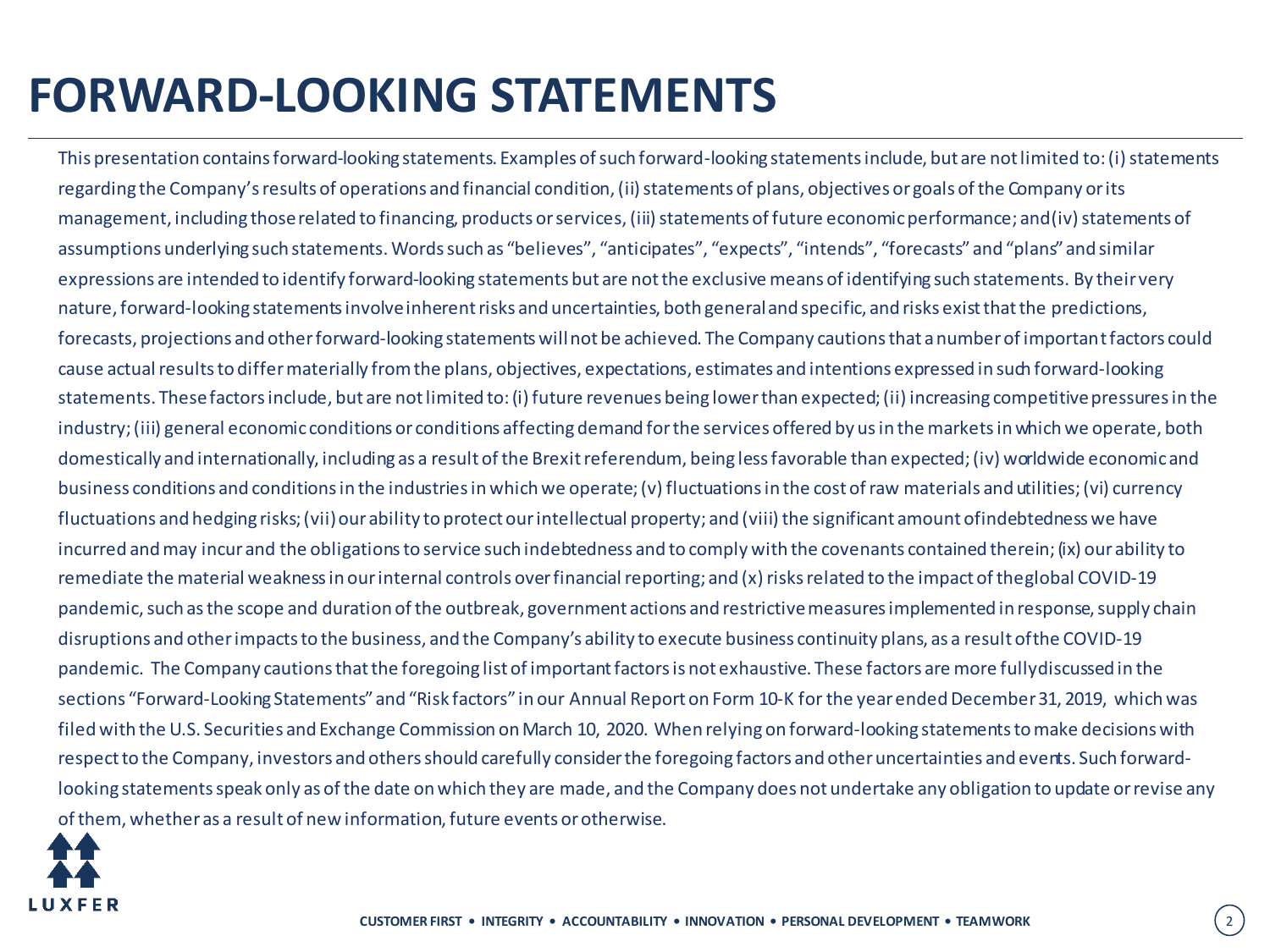### **EXECUTIVE SUMMARY**

| Q2 2020<br><b>Financial</b><br><b>Performance</b>             | <b>Results slightly better than expectations</b><br>Sales decreased 21.1% <sup>1</sup> , due to the impact of COVID-19<br>$\bullet$<br>Adj. EBITDA decreased 49% to \$10.4M; margin down 570 basis points to 11.6%<br>Adj. diluted EPS of \$0.17, down 61% with COVID-19 impact<br>$\bullet$<br>Achieved \$0.7M in net cost savings; on track with transformation plan savings<br>$\bullet$ |
|---------------------------------------------------------------|---------------------------------------------------------------------------------------------------------------------------------------------------------------------------------------------------------------------------------------------------------------------------------------------------------------------------------------------------------------------------------------------|
| <b>Cash Flow &amp;</b><br><b>Capital</b><br><b>Allocation</b> | <b>Strong Balance Sheet</b><br>Free Cash Flow of \$12.1M including \$1.6M in restructuring spend<br>$\bullet$<br>Reduced Net Debt by \$9.1M to \$82.4M with Net Debt to EBITDA ratio of 1.5x<br>Quarterly dividend payout of \$3.4M, or \$0.125 per share<br>$\bullet$<br>ROIC <sup>2</sup> of 12.7%, decreased 380 basis points from year end<br>$\bullet$                                 |
| <b>COVID-19</b><br>Impact                                     | Taking necessary steps to protect our employees and realign operations<br>Emphasis on employee health and safety while servicing customers<br>$\bullet$<br>Additional cost actions to offset lower demand<br>$\bullet$                                                                                                                                                                      |

<sup>1</sup> Excludes divested Czech Recycling Business; <sup>2</sup> Calculated using a djusted earnings (see appendix)



**Click here to edit key takeaway Solid Execution | Unprecedented Macro**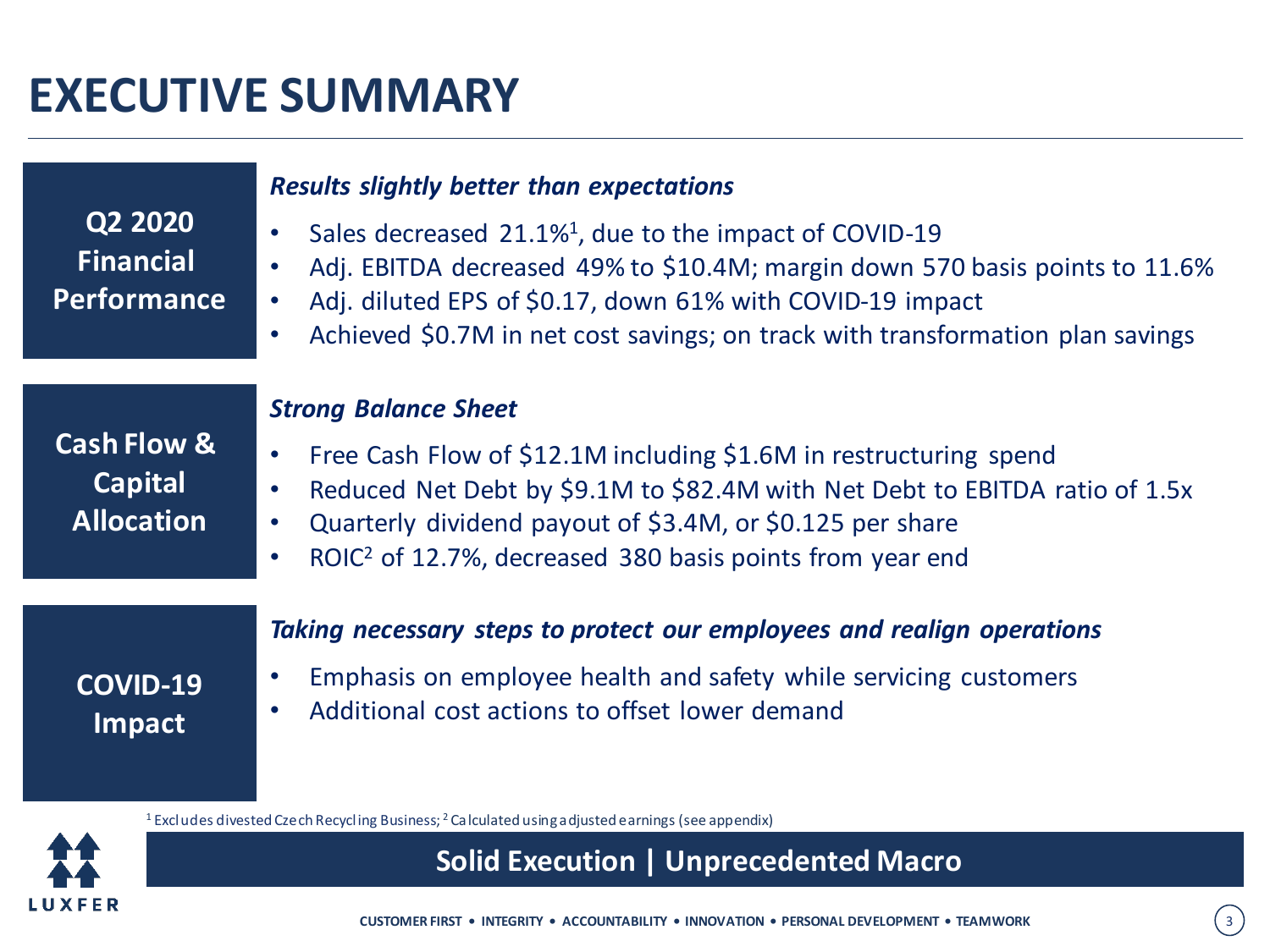# **ADOPTING TO THE NEW NORMAL**

#### **UNPRECENDENTED CHALLENGES**

- Ensuring health & safety during COVID-19
- Maintaining business continuity given shortage of hourly manufacturing workers despite record unemployment
- Stepping up ESG efforts to do our part in addressing racial injustice and inequity



### **RECENT ACTIONS**

#### **Customer Related**

 $\checkmark$  Enhanced customer communication to support supply chain requirements and gain insight into demand trends

#### **Manufacturing and Operations**

- $\checkmark$  Re-tooled operations and schedules to ensure social distancing
- $\checkmark$  Provided appropriate protective equipment and supplies
- $\checkmark$  Shifted to remote work strategies, when possible
- $\checkmark$  Restricted employee travel and visitors to our facilities

#### **Leadership and Governance**

- $\checkmark$  Updated policies and procedures to support employees
- $\checkmark$  Accelerated implementation of digital tools for remote working
- $\checkmark$  Furlough and/or temporary pay reductions for Executives
- $\checkmark$  Maintaining enhanced leadership communication



### **Click here to edit key takeaway Disciplined Execution and Thoughtful Planning**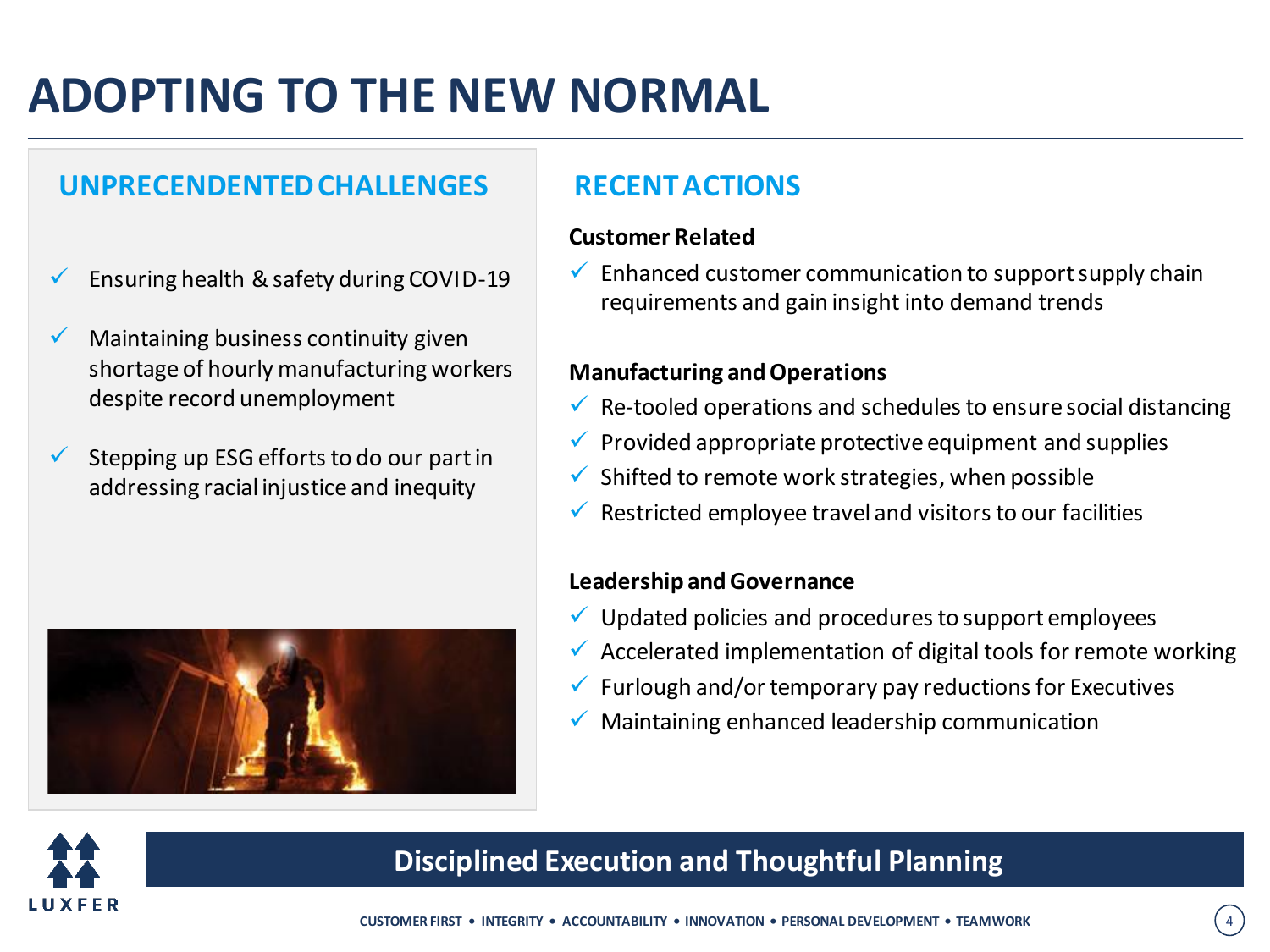# **MACRO TRENDS**

|                                                               |          | <b>YoY Change</b> |                       |                                                                                                                                                                                                                               |
|---------------------------------------------------------------|----------|-------------------|-----------------------|-------------------------------------------------------------------------------------------------------------------------------------------------------------------------------------------------------------------------------|
|                                                               | 2018     | 2019              | Q2'20                 | <b>Commentary</b>                                                                                                                                                                                                             |
| <u>38%</u><br>Defense, First Response, &<br><b>Healthcare</b> | $+4.5%$  | $-11.8%$          | $-5.9%$               | • Robust sales of chemical response kits,<br>heater meals<br>• COVID-19 impact as military training<br>exercises postponed<br>• SCBA sales marginally lower due to timing<br>and COVID-19 related supply chain<br>disruptions |
| <u>30%</u><br>Transportation <sup>1</sup><br>(AF, Aero, Auto) | $+8.2%$  | $+1.8%$           | $-29.1%$              | • Significant COVID-19 impact on auto and<br>aerospace<br>• AF experienced short-term supply chain<br>disruption, but pipeline remains strong                                                                                 |
| 32%<br><b>General Industrial</b>                              | $+20.2%$ | $-9.6%$           | $-27.1%$              | • COVID-19 impacting most product areas<br>• No Solumag sales in Q2; sales down 22%<br>excluding Solumag                                                                                                                      |
|                                                               | $+11.0%$ | $-7.1%$           | $-21.1%$ <sup>1</sup> |                                                                                                                                                                                                                               |

1. Excludes divested Czech Recycling Business

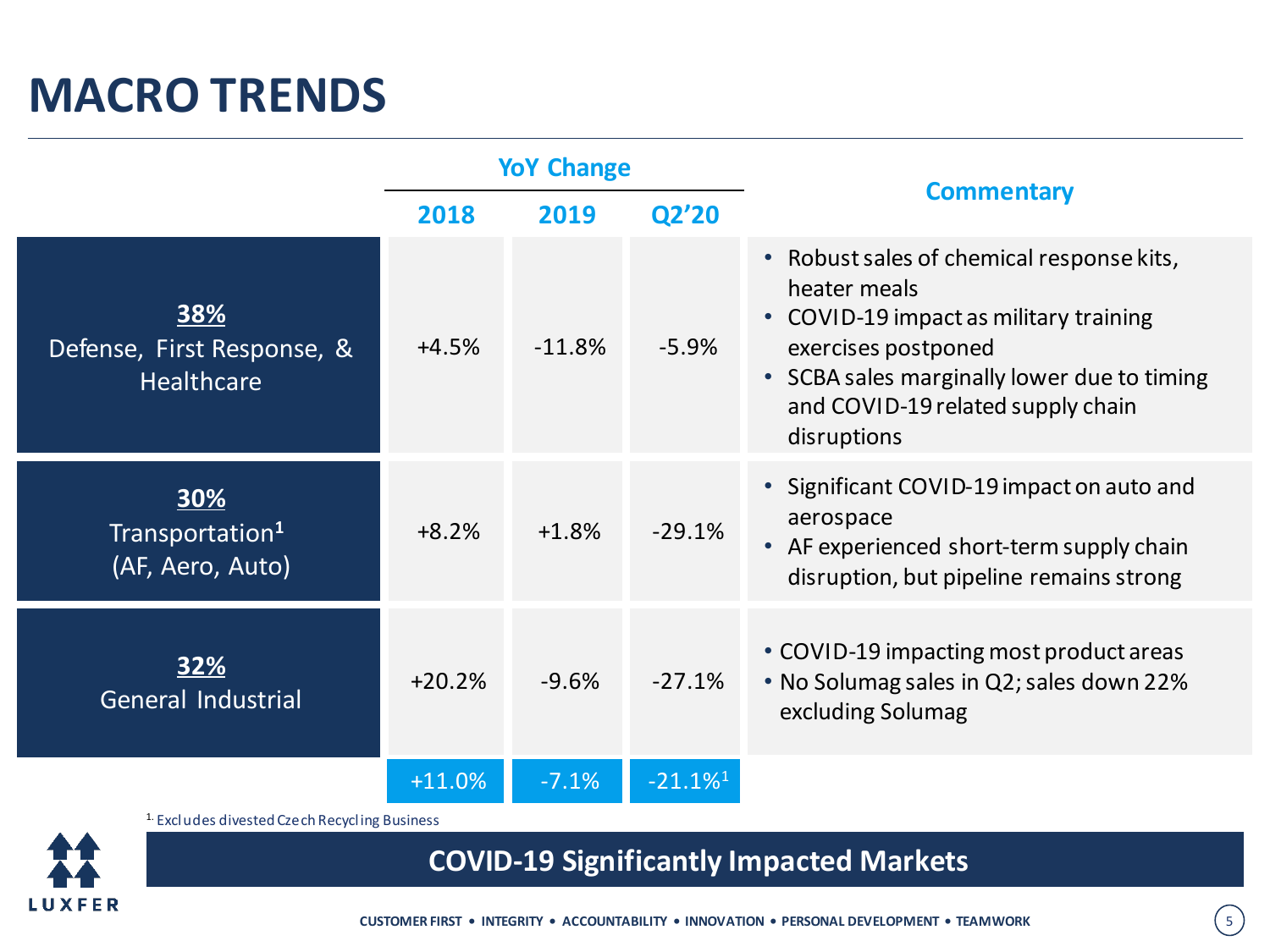### **MAINTAINING GROWTH INVESTMENTS**

### Alternative Fuel Products **Specialty Chemical Kits**

- ➢ Hydrogen Cylinders and Systems for medium to heavy duty vehicles are an increasing part of alternative fuel sales
- ➢ Continued growth in our large diameter G-Stor Go Type IV cylinders, especially for North American Trucks
- $\triangleright$  Strong outlook for European Alternative Fuel systems used in CNG and Hydrogen-powered Buses, trucks and other vehicles



**G-StorGo Type IV cylinder**



**Hydrogen Powered Bus** 

- ➢ Luxfer has been awarded several US Government contracts in 2020, for unique proprietary Chemical Response products used for decontamination and testing
- $\triangleright$  Some of the awards are likely to continue over the next 3 to 5 years



**Decontamination Kit**



**Decontamination kit in use** 

| <b>Growth Drivers</b>                     | Increase revenue<br>from new products    | <b>Improve customer</b><br>satisfaction (NPS) |
|-------------------------------------------|------------------------------------------|-----------------------------------------------|
| $2016 \rightarrow 2019 \rightarrow 2024E$ | $11\% \rightarrow 15\% \rightarrow 20\%$ | $30\% \rightarrow 45\% \rightarrow 60\%$      |



### **Pockets of Double-Digit Growth**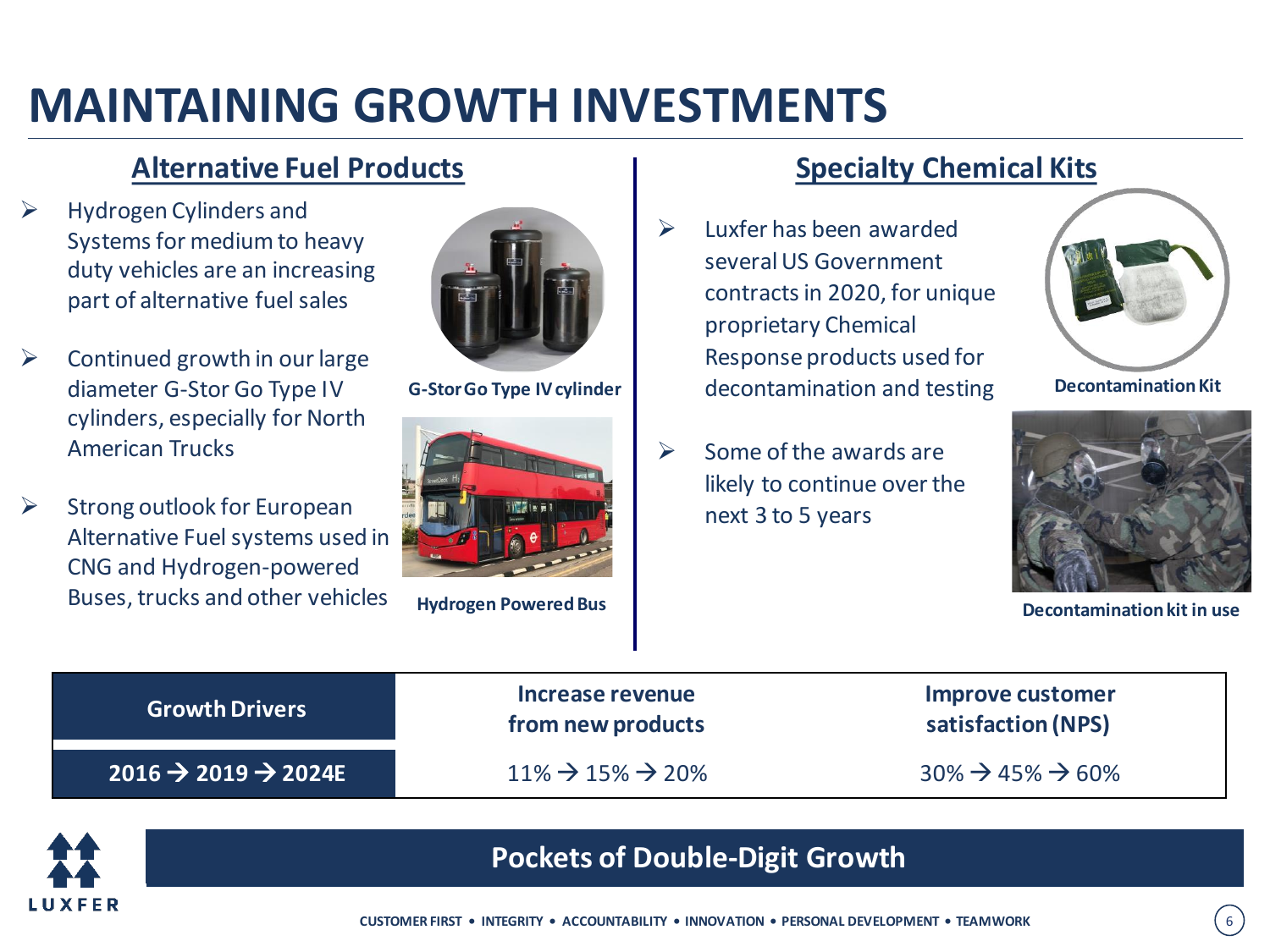### **TRANSFORMATION PLAN: OVERVIEW**





### **Click Strong Execution Against Strategic Initiatives**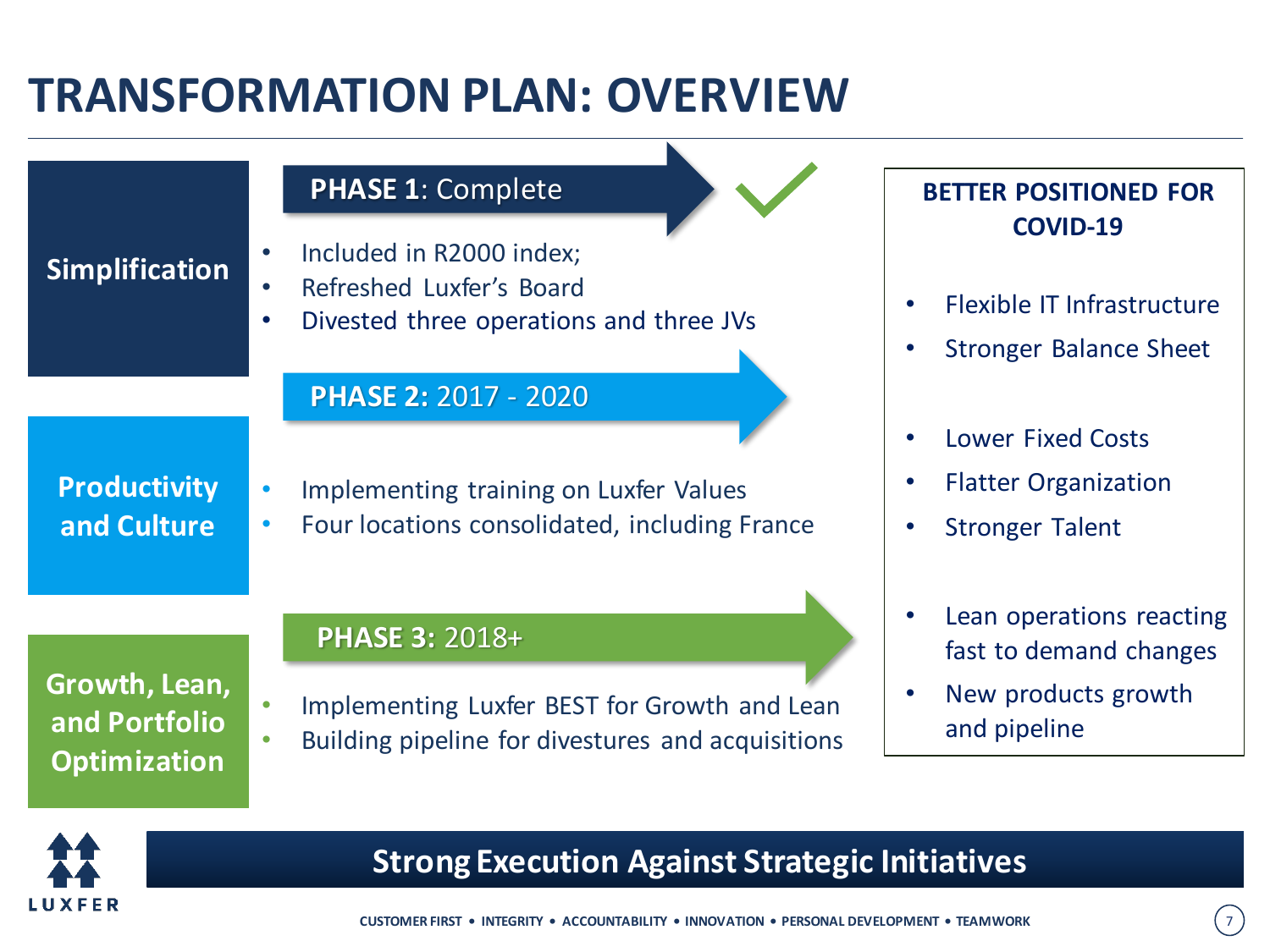# **TRANSFORMATION SUCCESS: BETTER POSITIONED**

#### **COST MANAGEMENT UPDATE**

- Focus on cost reduction and waste elimination has added \$16M of net cost savings
- Continuous improvement mindset in our workforce positions us well to maintain our cost initiatives during second half of the year
- Remain on track to deliver our committed \$24M in net cost reductions by the end of next year

#### **TRANSFORMATION PLAN SAVINGS** (\$M)



<sup>1</sup> Calculated using adjusted earnings (see appendix)

<sup>2</sup> Cash cost to achieve includes restructuring and exceptional charges, such as Severance, Rationalization & Environmental remediation, etc.; Cash cost to achieve excludes typical annual capital spend of ~\$15M



#### **Click here to edit key takeaway \$16M Lower Costs | \$8M Remaining Cost Reductions in 2020 and 2021**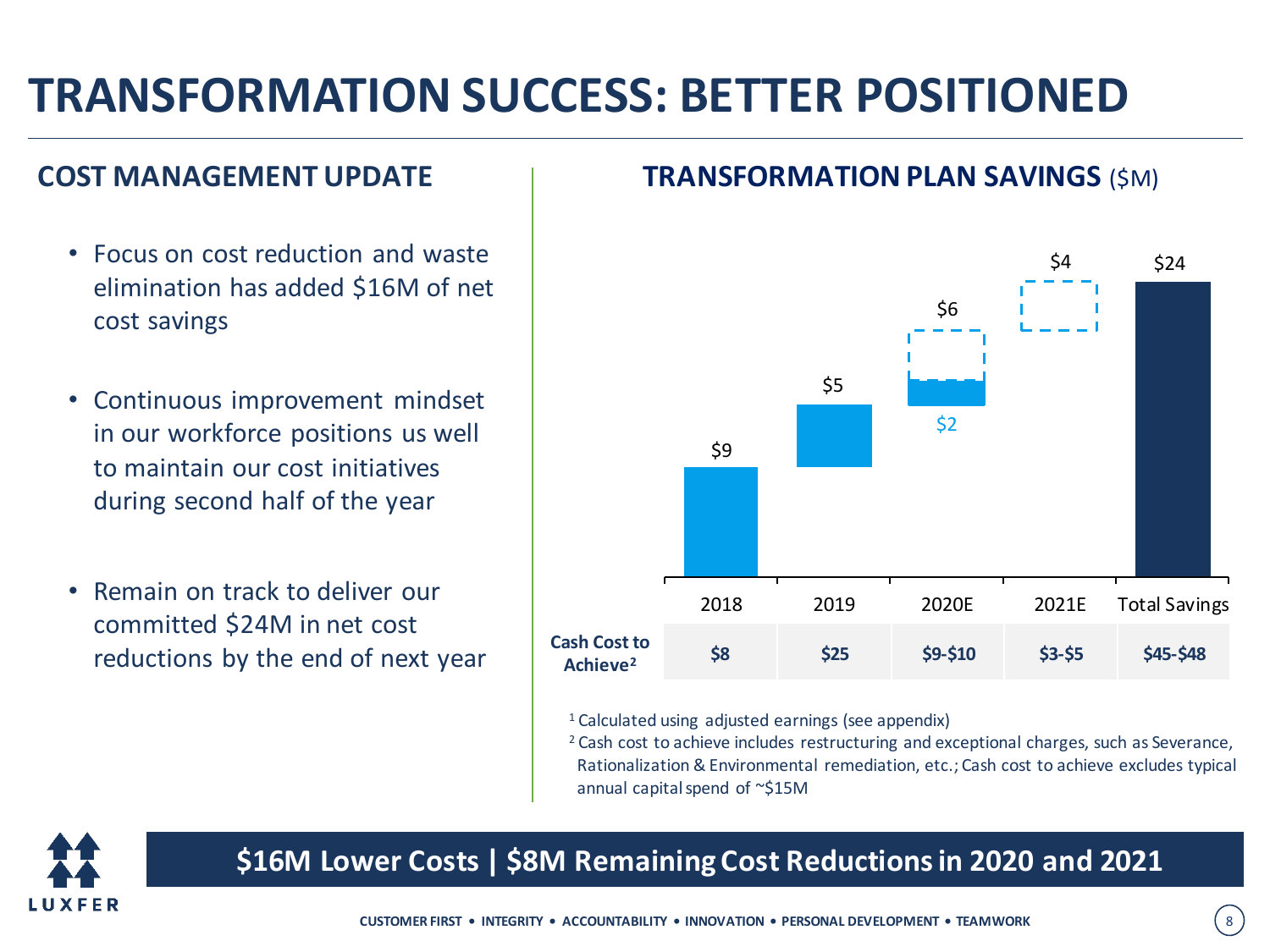# **Q2 2020: LUXFER FINANCIAL RESULTS**

### **PERFORMANCE HIGHLIGHTS**

- **Sales declined 23.2%, or 21.1%\* adjusted**
	- Substantial decline in industrial & transportation products
	- Modest decline in military sales from Q2'19
- **Achieved net savings of \$0.7M**
	- Actioned gross savings of  $\sim$ \$1.6M
	- Gross Savings partially offset by \$0.5M in fire remediation and \$0.4M COVID-19 related spending



\* Excludes divested Czech Recycling Business



**Continued Progress in Structural Cost Savings Initiatives**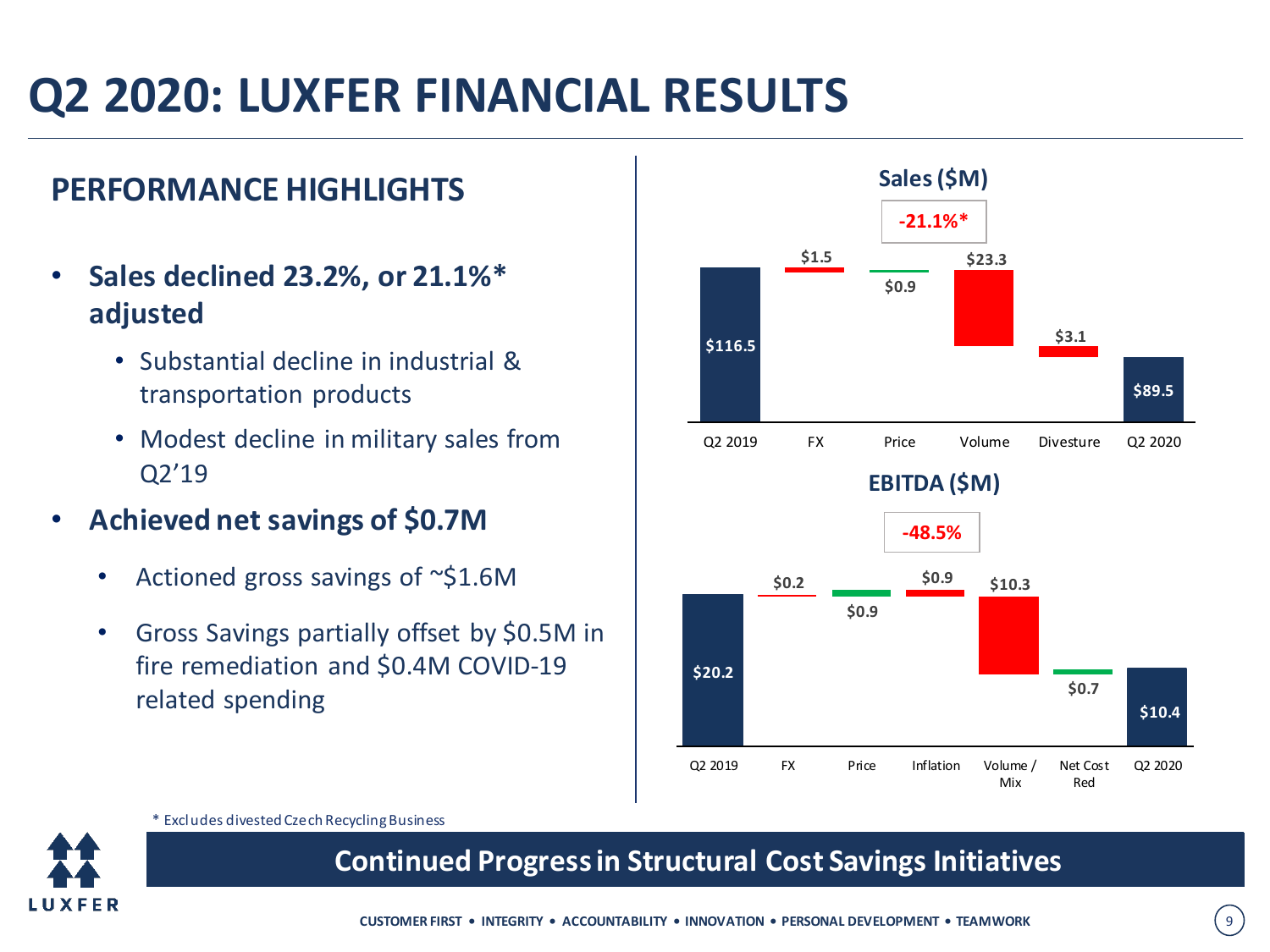### **Q2 SEGMENT RESULTS**

|                         |                        | Q <sub>2</sub>        | <b>Performance Commentary</b>                                                                                                                                            |  |  |  |  |
|-------------------------|------------------------|-----------------------|--------------------------------------------------------------------------------------------------------------------------------------------------------------------------|--|--|--|--|
|                         | <b>Sales</b>           | <b>EBITDA</b>         |                                                                                                                                                                          |  |  |  |  |
| Elektron                | \$39.1M<br>Down 29.3%* | \$5.3M<br>Down 59.5%  | • COVID-19 impact on Catalysis, Graphic Arts<br>Lower magnesium for aerospace & industrial<br>$\bullet$<br>• COVID-19 impact as military training exercises<br>postponed |  |  |  |  |
| Gas<br><b>Cylinders</b> | \$50.4M<br>Down 13.3%  | \$5.1M<br>Down 28.2%  | • Euro Luxury auto decline<br>• Industrial gas cylinders lower<br>• Fire Extinguisher exit<br>• Alternative fuel decline due to COVID-19                                 |  |  |  |  |
|                         | \$89.5M<br>Down 21.1%* | \$10.4M<br>Down 48.5% |                                                                                                                                                                          |  |  |  |  |

\* Excludes divested Czech Recycling Business



**Compelling Niche Market Opportunities Over the Long-Term**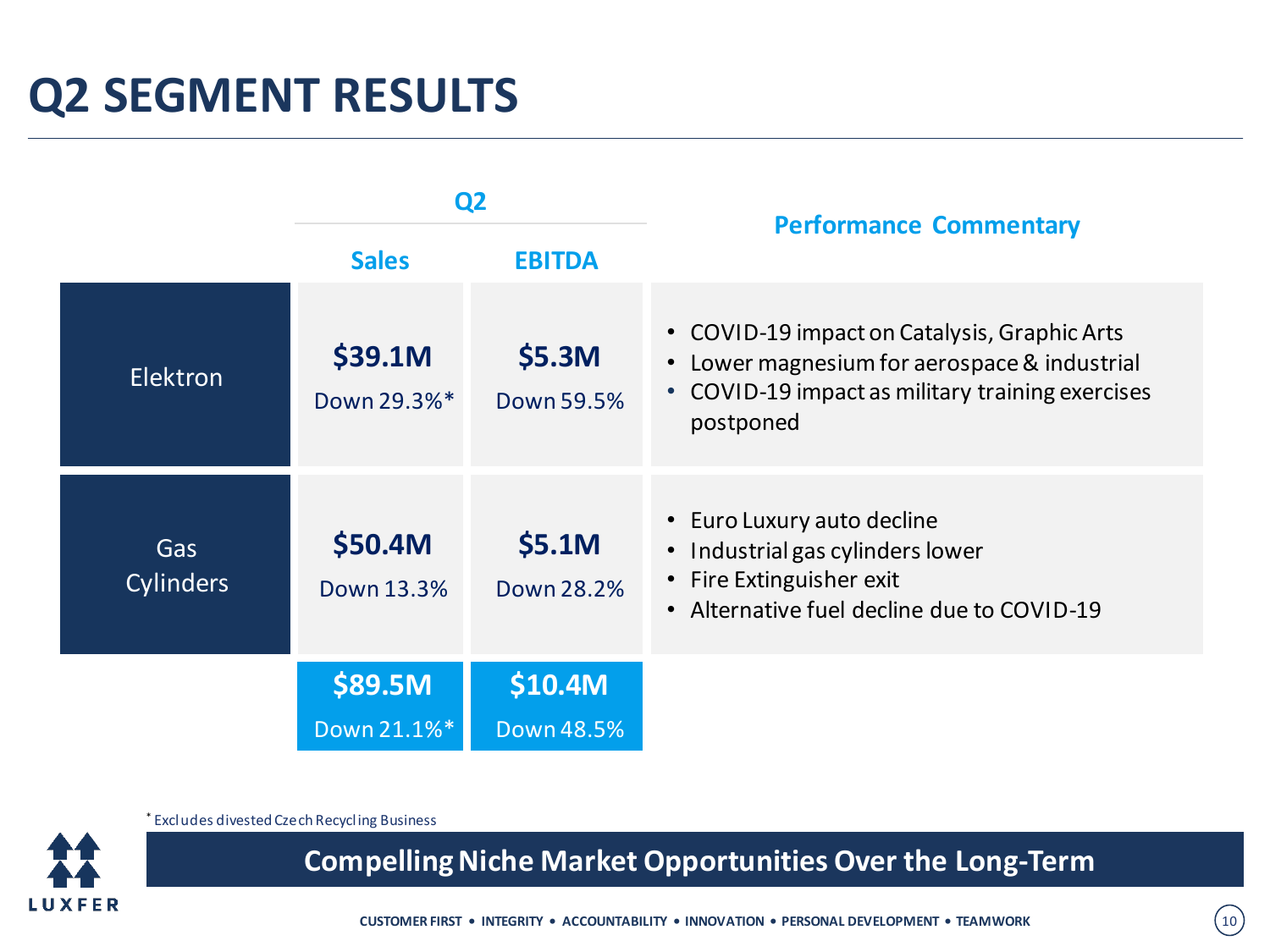### **KEY BALANCE SHEET & CASH FLOW METRICS**



**CUSTOMER FIRST • INTEGRITY • ACCOUNTABILITY • INNOVATION • PERSONAL DEVELOPMENT • TEAMWORK** (11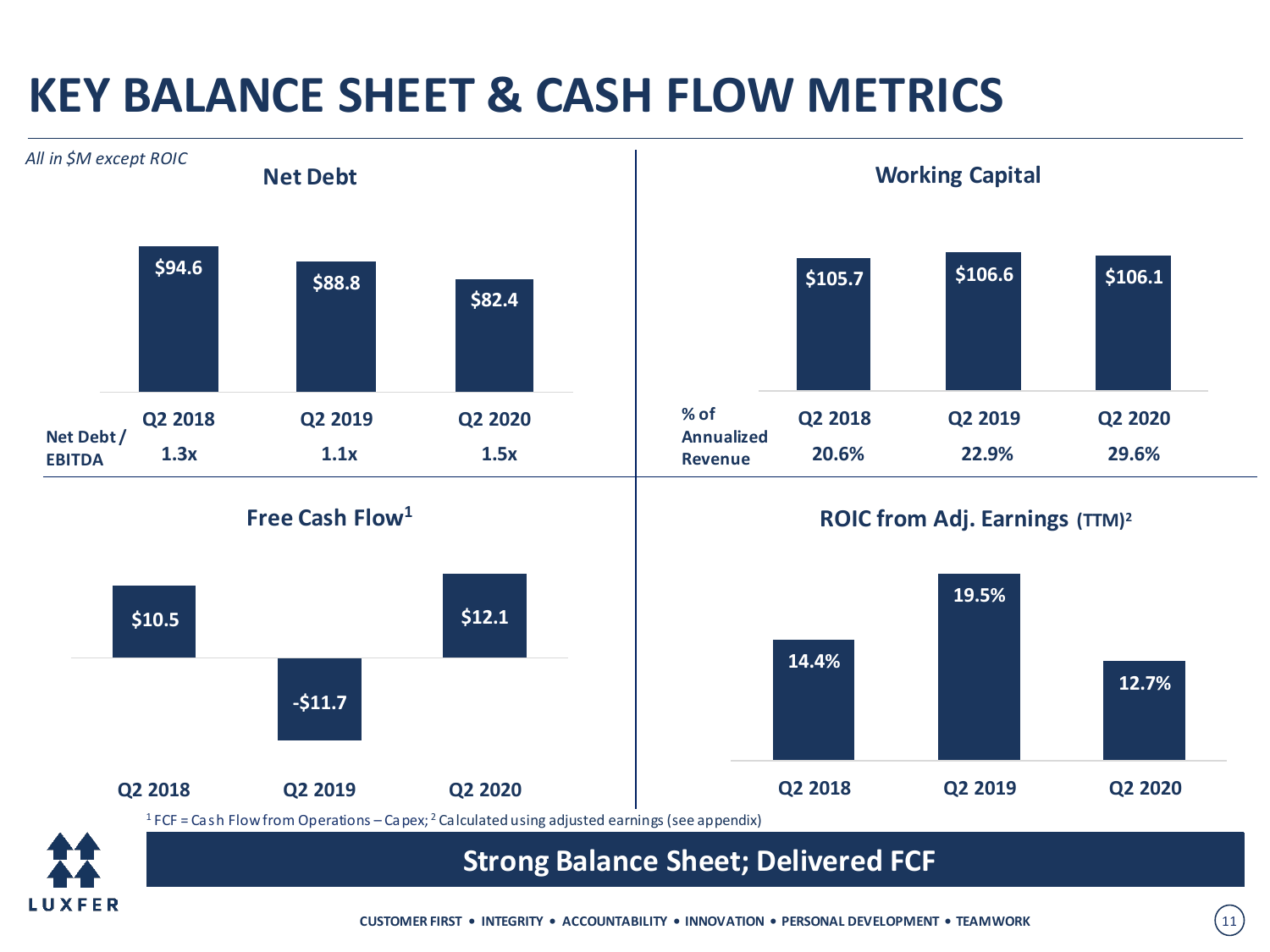### **FY2020 GUIDEPOSTS**

| <b>Income</b><br><b>Statement</b> | Expect full year <b>Revenue</b> decline with challenging Macro<br>$\bullet$<br>- Defense & First Responder flat to down YoY<br>- Transportation down with auto exposure while AF grows<br>- Industrial down with broad based decline<br>Further cost actions to lower both variable and fixed costs<br>$\bullet$ |
|-----------------------------------|------------------------------------------------------------------------------------------------------------------------------------------------------------------------------------------------------------------------------------------------------------------------------------------------------------------|
|                                   | Expect weakness to continue with margins improving sequentially<br>$\bullet$                                                                                                                                                                                                                                     |

• Second half revenue comps not impacted by **Czech** divestiture

**Balance Sheet**

- **OWC** improvements, with inventory, receivables and payables
- Reduced **Pension** deficit funding by ~\$3M for 2020
- Cash for **Restructuring**remains at ~\$9M for the year
- 100% **FCF** conversion excluding restructuring



**Click here to edit key takeaway Disciplined Financial Management**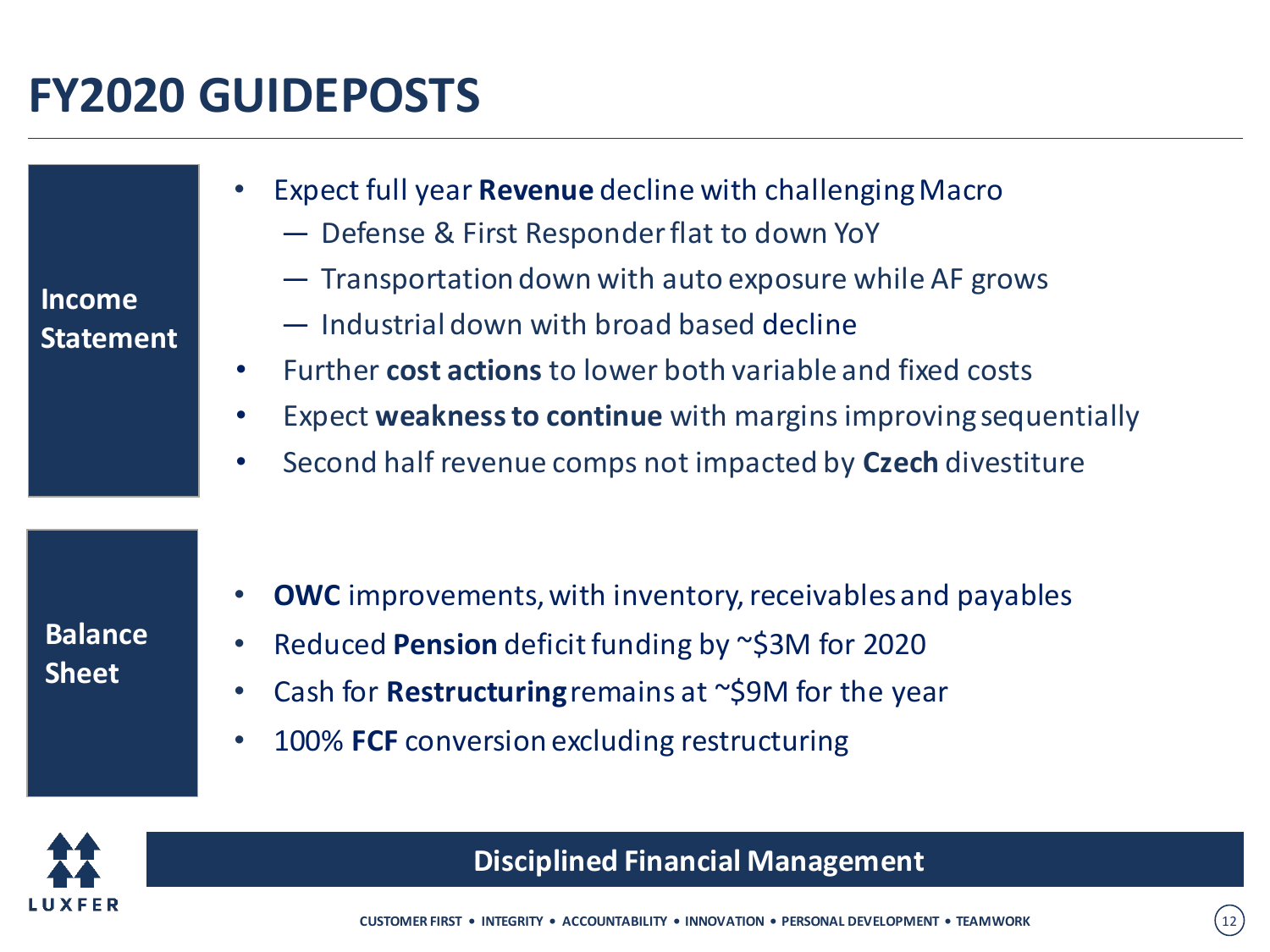## **DOWNTURN PLAYBOOK: SUCCESS UPDATE**

| <b>SELF-ADJUSTING</b>                                                                                                                                                                      | <b>DISCRETIONARY</b>                                                                                                                                                       | <b>CAPITAL ALLOCATION</b>                                                                                                                                                                                                                                                                                                     |
|--------------------------------------------------------------------------------------------------------------------------------------------------------------------------------------------|----------------------------------------------------------------------------------------------------------------------------------------------------------------------------|-------------------------------------------------------------------------------------------------------------------------------------------------------------------------------------------------------------------------------------------------------------------------------------------------------------------------------|
| ✓ Volume-based cost savings<br>$\checkmark$ Management incentive scheme<br>$\checkmark$ EPS based share awards<br>$\checkmark$ Employee bonus plans<br>$\checkmark$ Headcount optimization | $\checkmark$ Delayed hiring<br>$\times$ T&E<br>$\checkmark$ MRO savings<br>$\checkmark$ Professional services<br>$\checkmark$ Personnel training<br>$\checkmark$ Marketing | <b>Accelerate Productivity through</b><br>$\checkmark$<br>restructuring spend on headcount<br>reduction<br>Drive growth by protecting growth<br>capital and expense<br>Maintain Flexibility and dividend<br>$\checkmark$<br>payments while delaying share buy<br>back<br>Build strategic M&A pipeline for<br>future execution |
| On Track for ~30% executive<br>comp reduction; 10% lower<br>headcount                                                                                                                      | Incremental cost<br>savings of $$2M+$                                                                                                                                      | Strong free cash flow generation;<br>Target of 100%+ Cash Conversion                                                                                                                                                                                                                                                          |



**Taking the Necessary Actions to Limit Potential Impacts**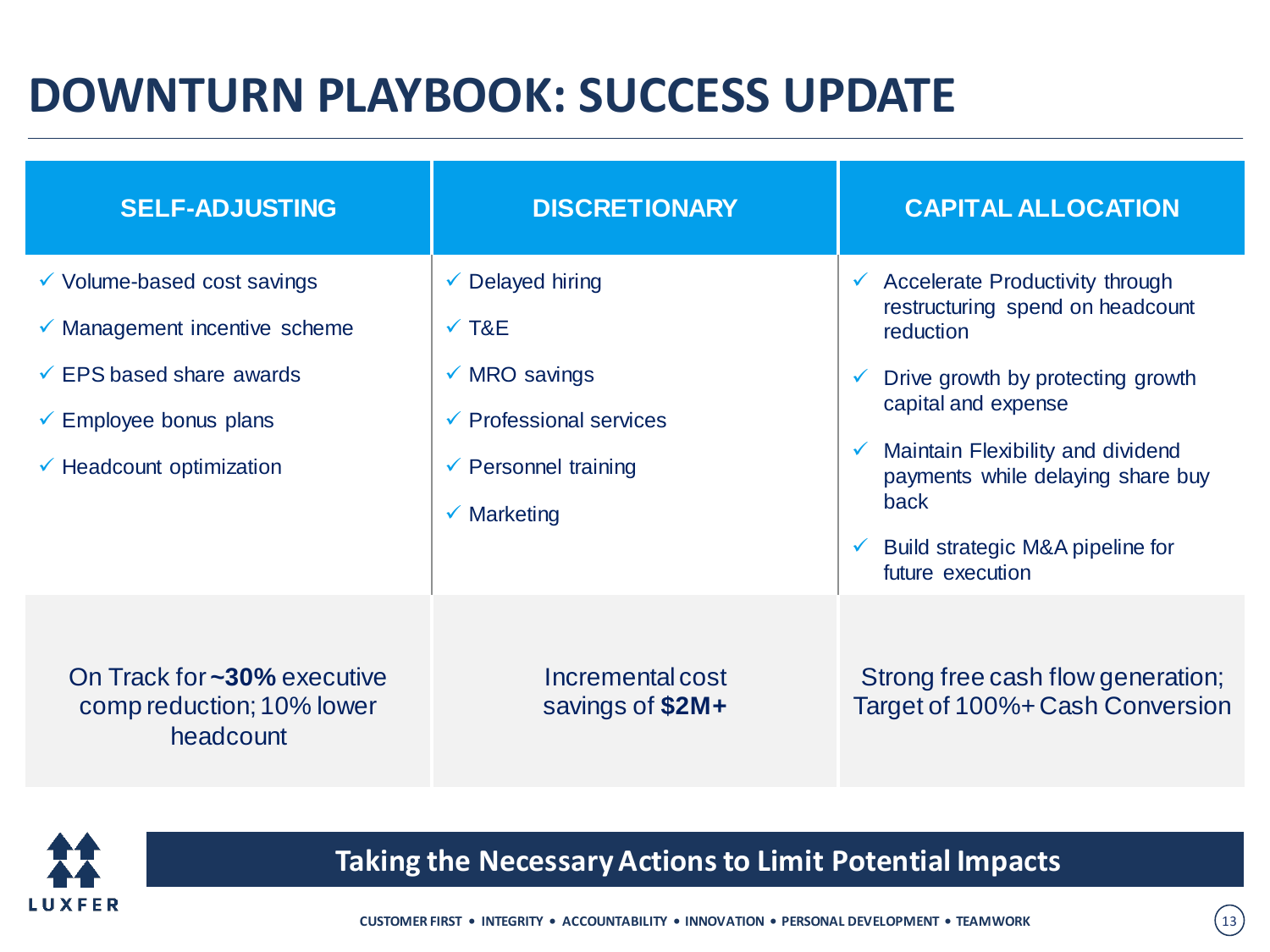## **KEY INVESTMENT CONSIDERATIONS**

**Highly Engineered Industrial Materials Company with Attractive End Markets**



**Comprehensive Transformation Plan To Enhance Growth and Profitability**





**Strong Balance Sheet, Consistent Cash Conversion & Disciplined Capital Allocation**



**Significant Opportunities for Continued Value Creation** 



**Our Best Days Are Ahead of Us**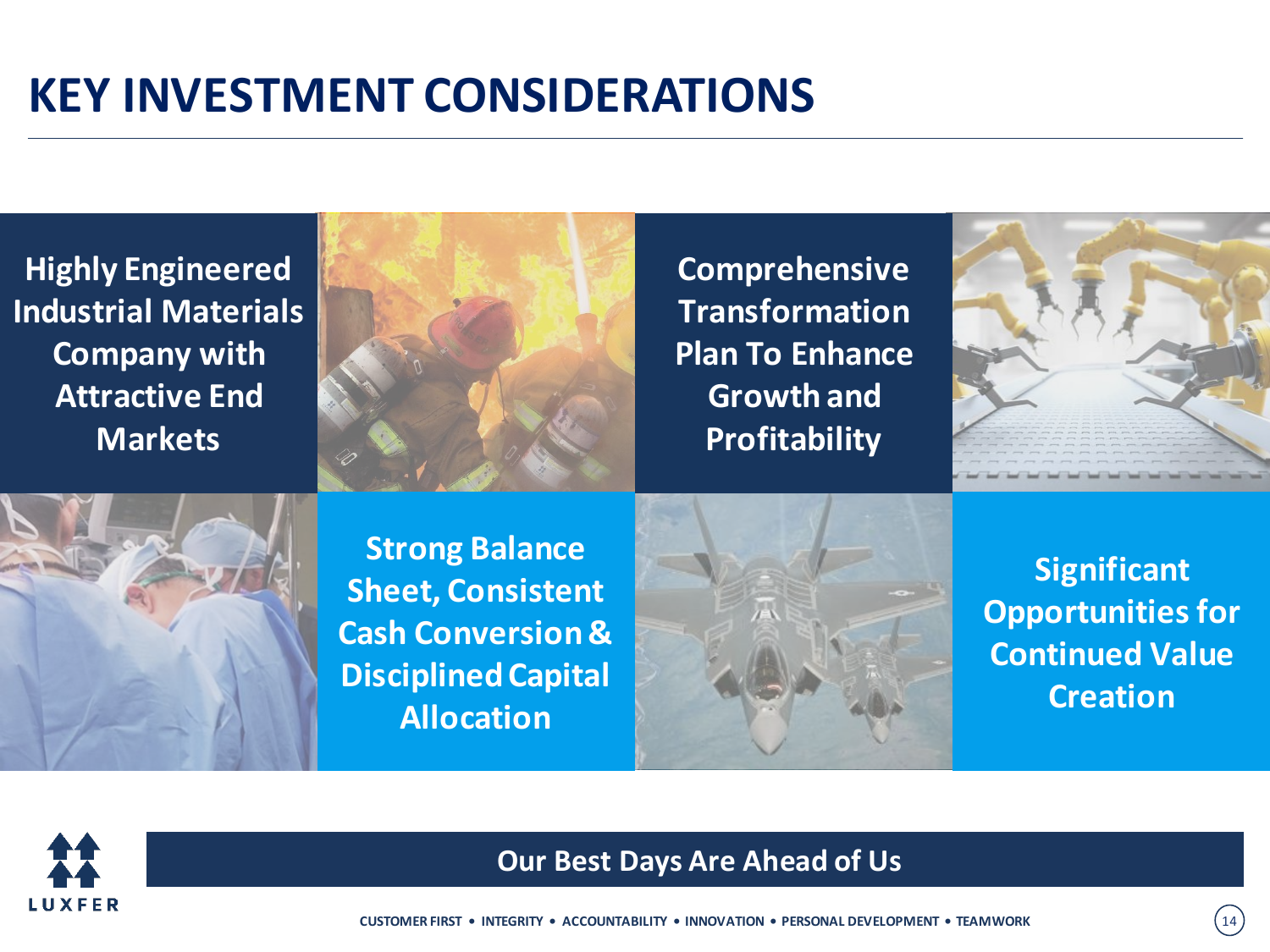

APPENDICES

# **APPENDICES**

**Summary Financial Statements and Reconciliation of Non-GAAP Measures**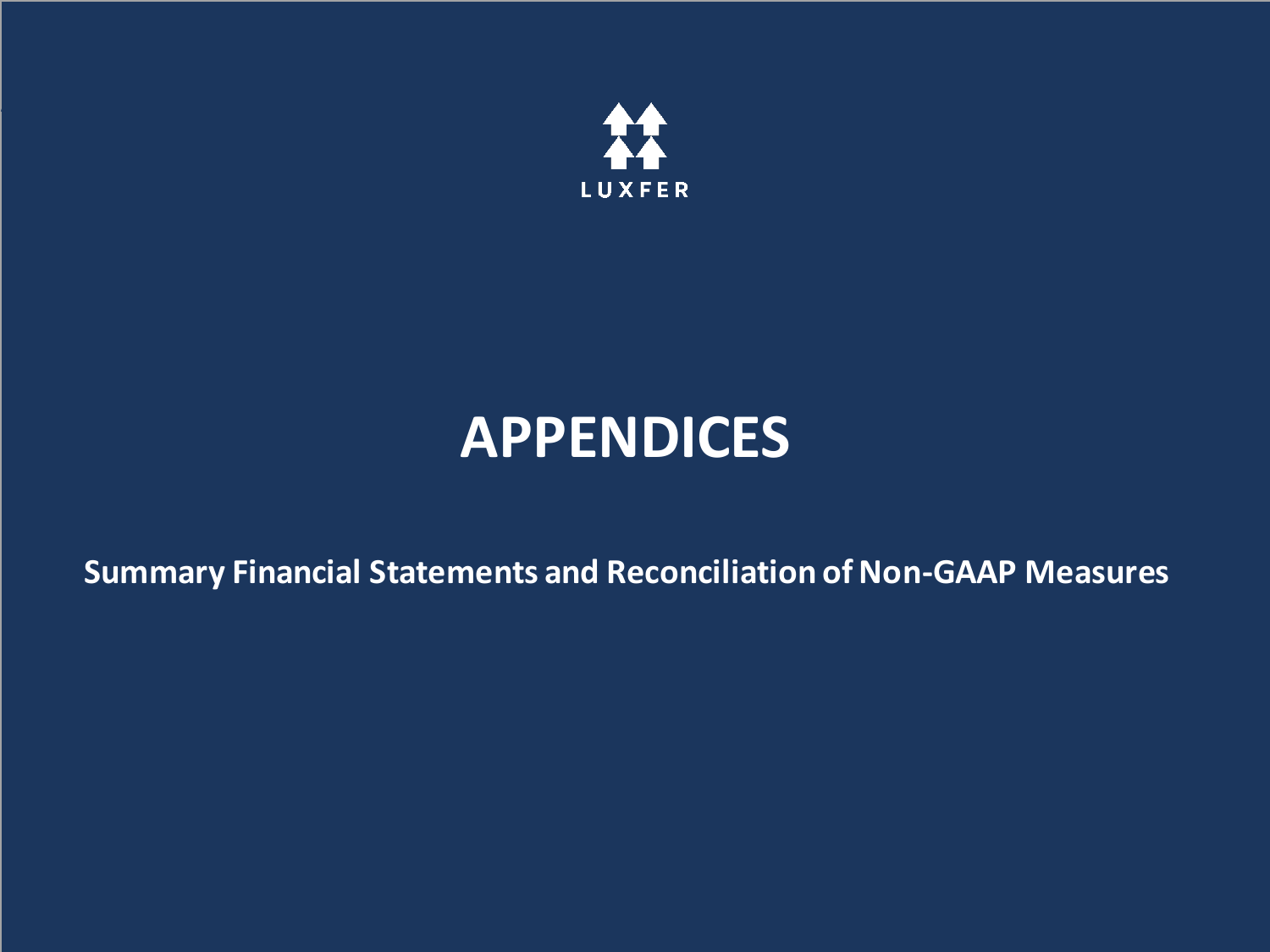## **SUMMARY INCOME STATEMENT**

| (Unaudited)                                                       |                |        |        |          |            |            |        |          |
|-------------------------------------------------------------------|----------------|--------|--------|----------|------------|------------|--------|----------|
|                                                                   | 2020           | 2019   |        | Variance | 2020       | 2019       |        | Variance |
| \$M\$                                                             | Q <sub>2</sub> | Q2     | \$M\$  | $\%$     | <b>YTD</b> | <b>YTD</b> | \$M    | %        |
| <b>NET SALES</b>                                                  | 89.5           | 116.5  | (27.0) | $-23.2%$ | 193.3      | 236.9      | (43.6) | $-18.4%$ |
| Cost of sales                                                     | (70.7)         | (85.5) |        |          | (150.0)    | (175.8)    |        |          |
| <b>Gross profit</b>                                               | 18.8           | 31.0   | (12.2) | $-39.4%$ | 43.3       | 61.1       | (17.8) | $-29.1%$ |
| Selling, general and administrative expenses                      | (11.8)         | (14.4) |        |          | (24.6)     | (30.8)     |        |          |
| Research and development expenses                                 | (0.9)          | (1.6)  |        |          | (1.6)      | (3.0)      |        |          |
| Restructuring charges                                             | (0.8)          | (12.7) |        |          | (3.6)      | (21.7)     |        |          |
| Impairment charges                                                |                |        |        |          |            | 0.2        |        |          |
| Acquisition related costs / credits                               |                | 2.9    |        |          | (0.2)      | (1.7)      |        |          |
| <b>Operating income</b>                                           | 5.3            | 5.2    | 0.1    | 1.9%     | 13.3       | 4.1        | 9.2    | 224.4%   |
| Finance costs:                                                    |                |        |        |          |            |            |        |          |
| Net finance costs                                                 | (1.1)          | (1.1)  |        |          | (2.3)      | (2.2)      |        |          |
| Defined benefit pension credit                                    | 1.1            | 0.5    |        |          | 2.2        | 1.1        |        |          |
| Income before income taxes and equity in net income of affiliates | 5.3            | 4.6    | 0.7    | 15.2%    | 13.2       | 3.0        | 10.2   | 340.0%   |
| Provision for income taxes                                        | (1.1)          | (1.4)  |        |          | (2.8)      | (3.5)      |        |          |
| Income before equity in net income of affiliates                  | 4.2            | 3.2    | 1.0    | 31.2%    | 10.4       | (0.5)      | 10.9   | n/a      |
| Equity in income / (loss) of affiliates (net of tax)              | (0.1)          | 0.3    |        |          | (0.1)      | 0.2        |        |          |
| <b>Net income</b>                                                 | 4.1            | 3.5    | 0.6    | 17.1%    | 10.3       | (0.3)      | 10.6   | n/a      |
| Earnings per share - Basic                                        | 0.15           | 0.13   |        |          | 0.38       | (0.01)     |        |          |
| Earnings per share - Diluted                                      | 0.15           | 0.13   |        |          | 0.37       | (0.01)     |        |          |
| <b>ADJUSTED NET INCOME</b>                                        | 4.7            | 12.4   | (7.7)  | $-62.1%$ | 13.1       | 23.6       | (10.5) | $-44.5%$ |
| Adjusted earnings per share - Diluted                             | 0.17           | 0.44   |        |          | 0.44       | 0.85       |        |          |
| <b>Adjusted EBITDA</b>                                            | 10.4           | 20.2   | (9.8)  | $-48.5%$ | 25.5       | 38.7       | (13.2) | $-34.1%$ |

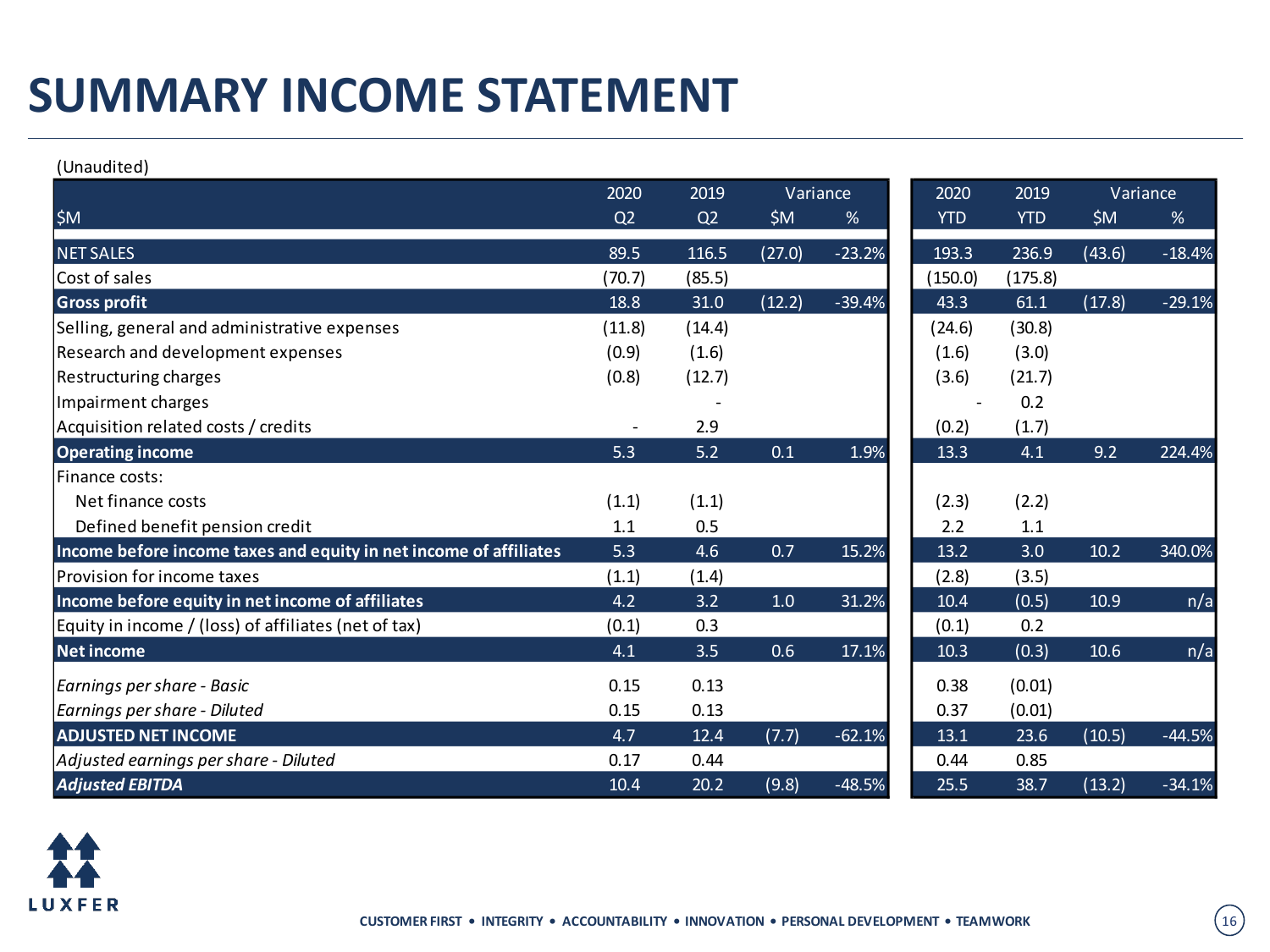### **CASH FLOW**

| (Unaudited)                                                                |                  |                |            |            |
|----------------------------------------------------------------------------|------------------|----------------|------------|------------|
|                                                                            | $\frac{2020}{ }$ | 2019           | 2020       | 2019       |
| \$M                                                                        | Q <sub>2</sub>   | Q <sub>2</sub> | <b>YTD</b> | <b>YTD</b> |
| <b>Operating activities</b>                                                |                  |                |            |            |
| Net income / (loss)                                                        | 4.1              | 3.5            | 10.3       | (0.3)      |
|                                                                            |                  |                |            |            |
| Equity income of unconsolidated affiliates                                 | 0.1              | (0.3)          | 0.1        | (0.2)      |
| Depreciation                                                               | 3.4              | 3.7            | 6.8        | 7.1        |
| Amortization of purchased intangible assets                                | 0.2              | 0.3            | 0.4        | 0.6        |
| Amortization of debt issuance costs                                        | 0.2              | 0.1            | 0.3        | 0.2        |
| Share-based compensation                                                   | 0.8              | 0.8            | 1.3        | 3.4        |
| Deferred income taxes                                                      | 0.3              | 0.4            | 0.5        | 1.2        |
| (Gain) loss on disposal of business                                        |                  | (2.9)          |            | (2.9)      |
| Asset impairment charges                                                   |                  | 5.0            |            | 4.8        |
| Defined benefit pension credit                                             | (1.1)            | (0.5)          | (2.2)      | (1.1)      |
| Defined benefit pension contributions                                      | (0.3)            | (1.4)          | (1.7)      | (3.3)      |
| Changes in assets and liabilities, net of effects of business acquisitions |                  |                |            |            |
| Accounts and notes receivable                                              | 8.4              | 5.6            | 2.8        | (4.8)      |
| Inventories                                                                | 0.7              | (2.3)          | (1.4)      | (5.9)      |
| Other current assets                                                       | 0.3              | (1.4)          | $1.0\,$    | (1.4)      |
| Accounts payable                                                           | (2.6)            | (0.2)          | (9.9)      | (1.0)      |
| <b>Accrued liabilities</b>                                                 | (1.4)            | (9.1)          | (0.6)      | (10.8)     |
| Other current liabilities                                                  | 0.9              | (6.5)          | 2.0        | 0.7        |
| Other non-current assets and liabilities                                   |                  | (2.6)          | (0.2)      | (1.9)      |
| NET CASH PROVIDED BY OPERATING ACTIVITIES                                  | 14.0             | (7.8)          | 9.5        | (15.6)     |
| <b>Investing activities</b>                                                |                  |                |            |            |
| Capital expenditures                                                       | (1.9)            | (3.9)          | (4.4)      | (7.1)      |
| Proceeds from sale of property and equipment                               |                  | 1.2            |            | 1.2        |
| Proceeds from sale of businesses and other                                 |                  | 4.6            |            | 4.6        |
| NET CASH FLOWS BEFORE FINANCING                                            | 12.1             | (5.9)          | 5.1        | (16.9)     |
| <b>Financing activities</b>                                                |                  |                |            |            |
| Net increase / (decrease) in short-term borrowings                         |                  | (0.4)          |            | 3.8        |
| Net (drawdown) / repayments of long-term borrowings                        | (18.5)           | 16.9           | 0.4        | 28.2       |
| Deferred consideration paid                                                |                  |                | (0.4)      | (0.5)      |
| Proceeds from issue of share capital                                       | 1.0              | 1.9            | 1.1        | 3.3        |
| Share-based compensation cash paid                                         | (0.5)            | (2.7)          | (1.2)      | (4.5)      |
| Dividends paid                                                             | (3.4)            | (3.4)          | (6.8)      | (6.8)      |
| NET MOVEMENT IN CASH AND CASH EQUIVALENTS BEFORE EXCHANGE                  | (9.3)            | 6.4            | (1.8)      | 6.6        |
| Effect of exchange rate changes                                            | 0.1              | (0.3)          | (0.3)      | (0.1)      |
| NET MOVEMENT IN CASH AND CASH EQUIVALENTS                                  | (9.2)            | 6.1            | (2.1)      | 6.5        |

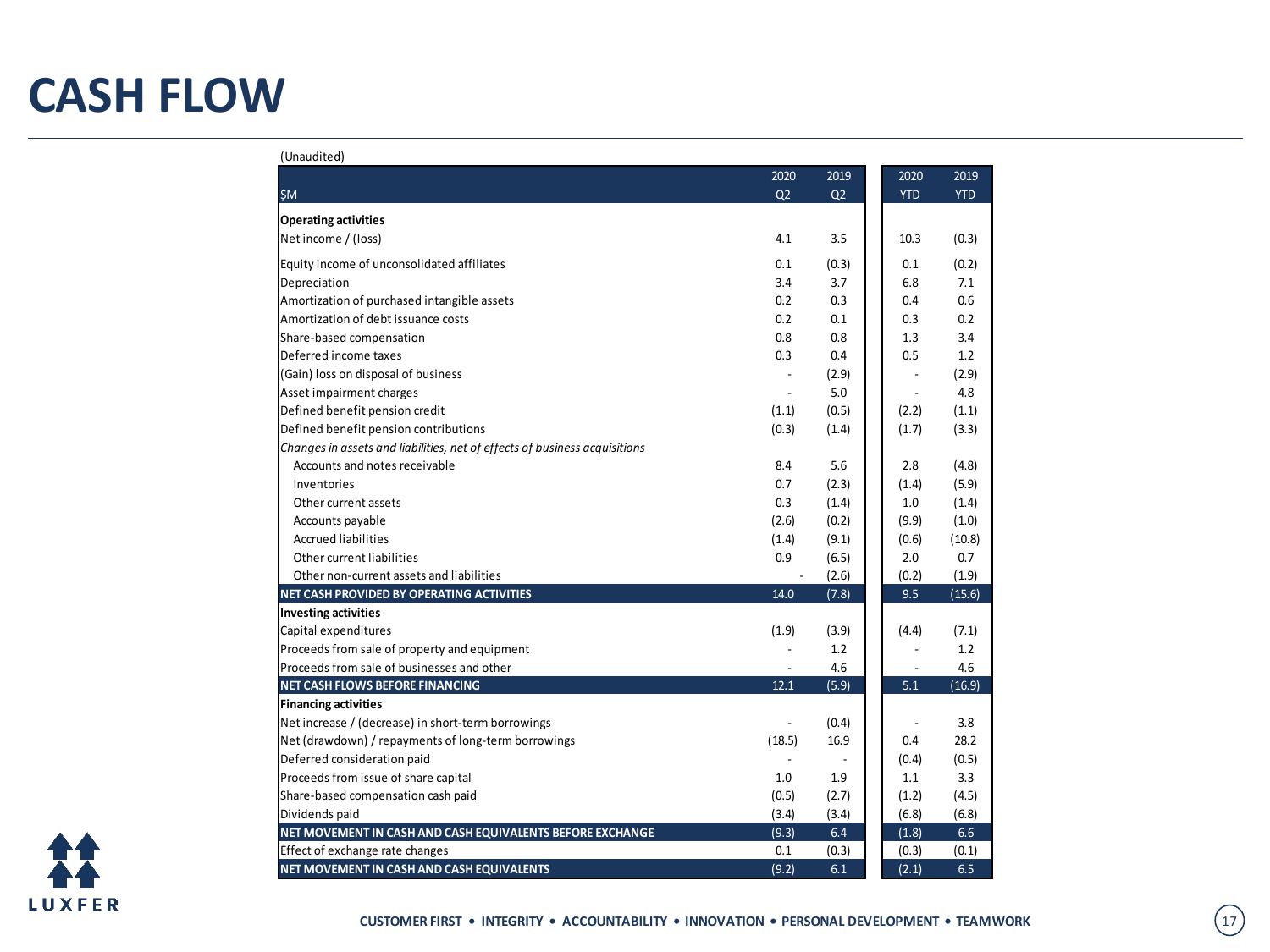# **RECONCILIATION OF NON-GAAP MEASURES**

(Unaudited)

|                                                                          | 2020           | 2019           | 2020       | 2019       |
|--------------------------------------------------------------------------|----------------|----------------|------------|------------|
| \$M\$                                                                    | Q <sub>2</sub> | Q <sub>2</sub> | <b>YTD</b> | <b>YTD</b> |
| <b>Net income</b>                                                        | 4.1            | 3.5            | 10.3       | (0.3)      |
| Accounting charges relating to acquisitions and disposals of businesses: |                |                |            |            |
| Unwind of discount on deferred consideration                             |                | 0.1            |            | 0.2        |
| Amortization on acquired intangibles                                     | 0.2            | 0.3            | 0.4        | 0.6        |
| Acquisitions and disposals                                               |                | (2.9)          | 0.2        | 1.7        |
| Defined benefit pension actuarial adjustment                             | (1.1)          | (0.5)          | (2.2)      | (1.1)      |
| Restructuring charges                                                    | 0.8            | 12.7           | 3.6        | 21.7       |
| Impairment charges                                                       |                |                |            | (0.2)      |
| Share-based compensation charges                                         | 0.8            | 0.8            | 1.3        | 3.4        |
| Income tax thereon                                                       | (0.1)          | (1.6)          | (0.5)      | (2.3)      |
| <b>Adjusted net income</b>                                               | 4.7            | 12.4           | 13.1       | 23.6       |
| Add back / (deduct):                                                     |                |                |            |            |
| Income tax thereon                                                       | 0.1            | 1.6            | 0.5        | 2.3        |
| Provision for income taxes                                               | 1.1            | 1.4            | 2.8        | 3.5        |
| Net finance costs                                                        | 1.1            | 1.1            | 2.3        | 2.2        |
| <b>Adjusted EBITA</b>                                                    | 7.0            | 16.5           | 18.7       | 31.6       |
| Depreciation                                                             | 3.4            | 3.7            | 6.8        | 7.1        |
| <b>Adjusted EBITDA</b>                                                   | 10.4           | 20.2           | 25.5       | 38.7       |

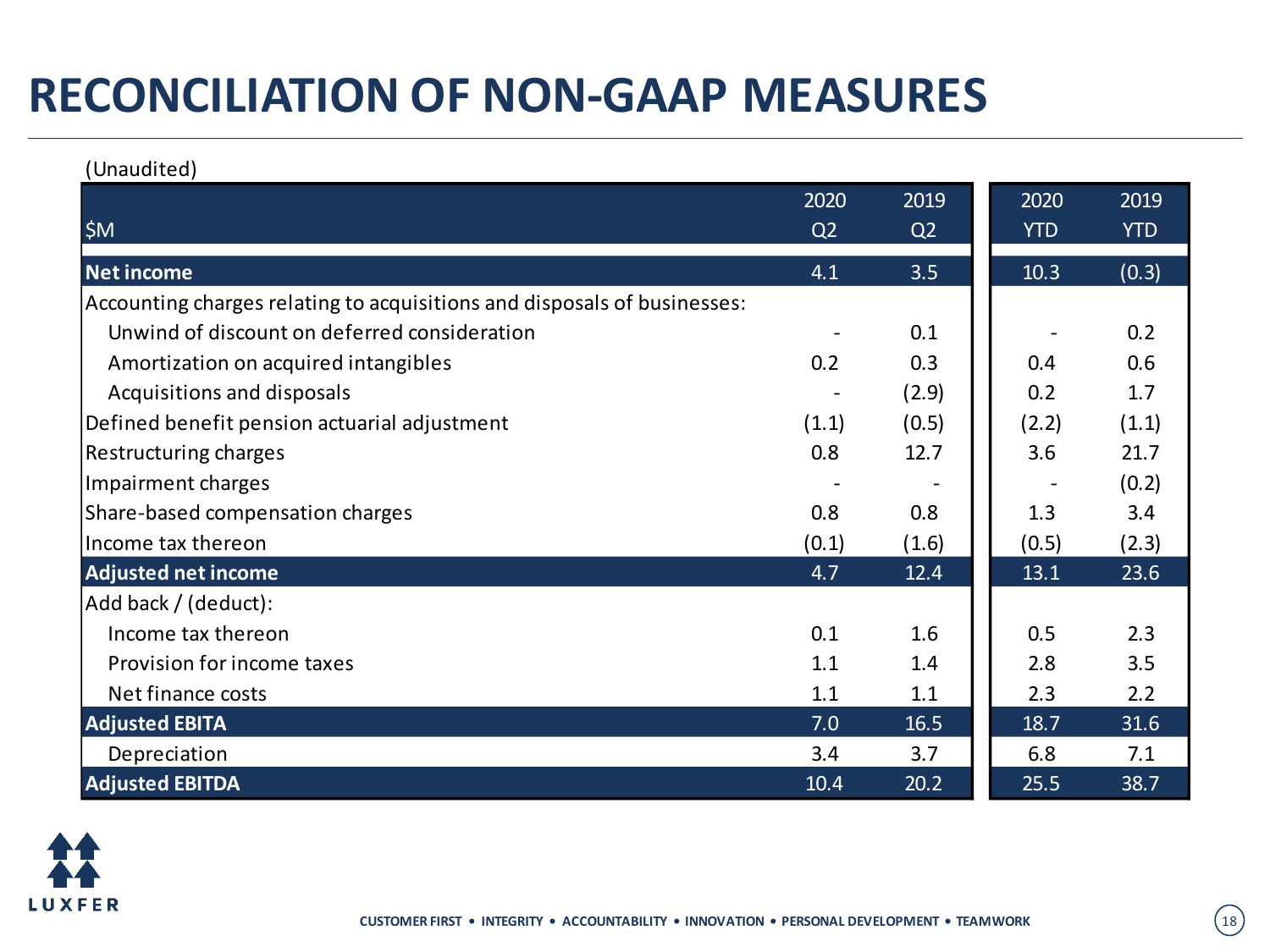### **RECONCILIATION OF NON-GAAP MEASURES**

| (Unaudited)                                        |                |                          |                          |                |                          |                          |                          |                          |                          |                          |           |           |
|----------------------------------------------------|----------------|--------------------------|--------------------------|----------------|--------------------------|--------------------------|--------------------------|--------------------------|--------------------------|--------------------------|-----------|-----------|
|                                                    | 2018           | 2018                     | 2018                     | 2018           | 2019                     | 2019                     | 2019                     | 2019                     | 2020                     | 2020                     | 2018      | 2019      |
| \$M\$                                              | Q1             | Q <sub>2</sub>           | Q <sub>3</sub>           | Q <sub>4</sub> | Q1                       | Q <sub>2</sub>           | Q <sub>3</sub>           | Q <sub>4</sub>           | Q1                       | Q <sub>2</sub>           | <b>FY</b> | <b>FY</b> |
| <b>EBITA</b>                                       | 14.6           | 16.8                     | 18.4                     | 11.7           | 15.1                     | 16.5                     | 13.4                     | 8.8                      | 11.7                     | 7.0                      | 61.5      | 53.8      |
| Effective tax rate - per income statement          | 23.6%          | 23.0%                    | 22.2%                    | 33.3%          | $-131.3%$                | 30.4%                    | 10.2%                    | 1300.0%                  | 21.4%                    | 20.4%                    | 18.3%     | 73.9%     |
| <b>Notional tax</b>                                | (3.4)          | (3.9)                    | (4.1)                    | (3.9)          | 19.8                     | (5.0)                    | (1.4)                    | (114.4)                  | (2.5)                    | (1.4)                    | (11.3)    | (39.8)    |
| <b>EBITA after notional tax</b>                    | 11.2           | 12.9                     | 14.3                     | 7.8            | 34.9                     | 11.5                     | 12.0                     | (105.6)                  | 9.2                      | 5.6                      | 50.2      | 14.0      |
| Rolling 12 month EBITA after notional tax          | 29.3           | 35.1                     | 41.1                     | 46.2           | 69.9                     | 68.5                     | 66.2                     | (47.2)                   | (72.9)                   | (78.8)                   | 50.2      | 14.0      |
|                                                    |                |                          |                          |                |                          |                          |                          |                          |                          |                          |           |           |
| Bank and other loans                               | 105.1          | 99.8                     | 88.7                     | 77.1           | 92.6                     | 109.2                    | 105.6                    | 91.4                     | 108.8                    | 90.5                     | 77.1      | 91.4      |
| Net cash and cash equivalents                      | (7.4)          | (5.2)                    | (8.9)                    | (13.8)         | (14.2)                   | (20.4)                   | (11.9)                   | (10.2)                   | (17.3)                   | (8.1)                    | (13.8)    | (10.2)    |
| Net debt                                           | 97.7           | 94.6                     | 79.8                     | 63.3           | 78.4                     | 88.8                     | 93.7                     | 81.2                     | 91.5                     | 82.4                     | 63.3      | 81.2      |
| Total equity                                       | 177.1          | 191.1                    | 213.0                    | 184.3          | 179.8                    | 178.0                    | 179.9                    | 174.4                    | 169.8                    | 173.3                    | 184.3     | 174.4     |
| Invested capital                                   | 274.8          | 285.7                    | 292.8                    | 247.6          | 258.2                    | 266.8                    | 273.6                    | 255.6                    | 261.3                    | 255.7                    | 247.6     | 255.6     |
| 4 point average invested capital                   | 276.7          | 279.1                    | 281.8                    | 275.2          | 271.1                    | 266.4                    | 261.6                    | 263.6                    | 264.3                    | 261.6                    | 247.6     | 255.6     |
| Return on invested capital                         | 10.6%          | 12.6%                    | 14.6%                    | 16.8%          | 25.8%                    | 25.7%                    | 25.3%                    | $-17.9%$                 | $-27.6%$                 | $-30.1%$                 | 20.3%     | 5.5%      |
| Adjusted net income for the period                 | 10.0           | 12.2                     | 13.4                     | 11.2           | 11.2                     | 12.4                     | 10.0                     | 6.2                      | 8.4                      | 4.7                      | 46.8      | 39.8      |
| Other tax adjustments                              | $\blacksquare$ | $\overline{\phantom{a}}$ | $\overline{\phantom{a}}$ | 2.9            | $\overline{\phantom{a}}$ | $\overline{\phantom{a}}$ | $\overline{\phantom{a}}$ | $\overline{\phantom{a}}$ | $\overline{\phantom{a}}$ | $\overline{\phantom{a}}$ | 2.9       |           |
| Provision for income taxes                         | 3.0            | 3.4                      | 3.5                      | (4.4)          | 2.1                      | 1.4                      | 0.6                      | 2.6                      | 1.7                      | 1.1                      | 5.5       | 6.7       |
| Income tax on adjustments to net income            | 0.1            | 0.2                      | 0.3                      | 1.1            | 0.7                      | 1.6                      | 1.5                      | (1.1)                    | 0.4                      | 0.1                      | 1.7       | 2.7       |
| Adjusted income tax charge                         | 3.1            | 3.6                      | 3.8                      | (0.4)          | 2.8                      | 3.0                      | 2.1                      | 1.5                      | 2.1                      | 1.2                      | 10.1      | 9.4       |
| Adjusted profit before taxation                    | 13.1           | 15.8                     | 17.2                     | 10.8           | 14.0                     | 15.4                     | 12.1                     | 7.7                      | 10.5                     | 5.9                      | 56.9      | 49.2      |
| Adjusted effective tax rate                        | 23.7%          | 22.8%                    | 22.1%                    | $-3.7%$        | 20.0%                    | 19.5%                    | 17.4%                    | 19.5%                    | 20.0%                    | 20.3%                    | 17.8%     | 19.1%     |
| EBITA (as above)                                   | 14.6           | 16.8                     | 18.4                     | 11.7           | 15.1                     | 16.5                     | 13.4                     | 8.8                      | 11.7                     | 7.0                      | 61.5      | 53.8      |
| Adjusted notional tax                              | (3.5)          | (3.8)                    | (4.1)                    | 0.4            | (3.0)                    | (3.2)                    | (2.3)                    | (1.7)                    | (2.3)                    | (1.4)                    | (10.9)    | (10.3)    |
| Adjusted EBITA after notional tax                  | 11.1           | 13.0                     | 14.3                     | 12.1           | 12.1                     | 13.3                     | 11.1                     | 7.1                      | 9.4                      | 5.6                      | 50.6      | 43.5      |
| Rolling 12 month adjusted EBITA after notional tax | 35.0           | 40.3                     | 46.2                     | 50.6           | 51.5                     | 51.8                     | 48.6                     | 43.5                     | 40.8                     | 33.1                     | 50.6      | 43.5      |
| Adjusted return on invested capital                | 12.7%          | 14.4%                    | 16.4%                    | 18.4%          | 19.0%                    | 19.5%                    | 18.6%                    | 16.5%                    | 15.4%                    | 12.7%                    | 20.4%     | 17.0%     |
|                                                    |                |                          |                          |                |                          |                          |                          |                          |                          |                          |           |           |

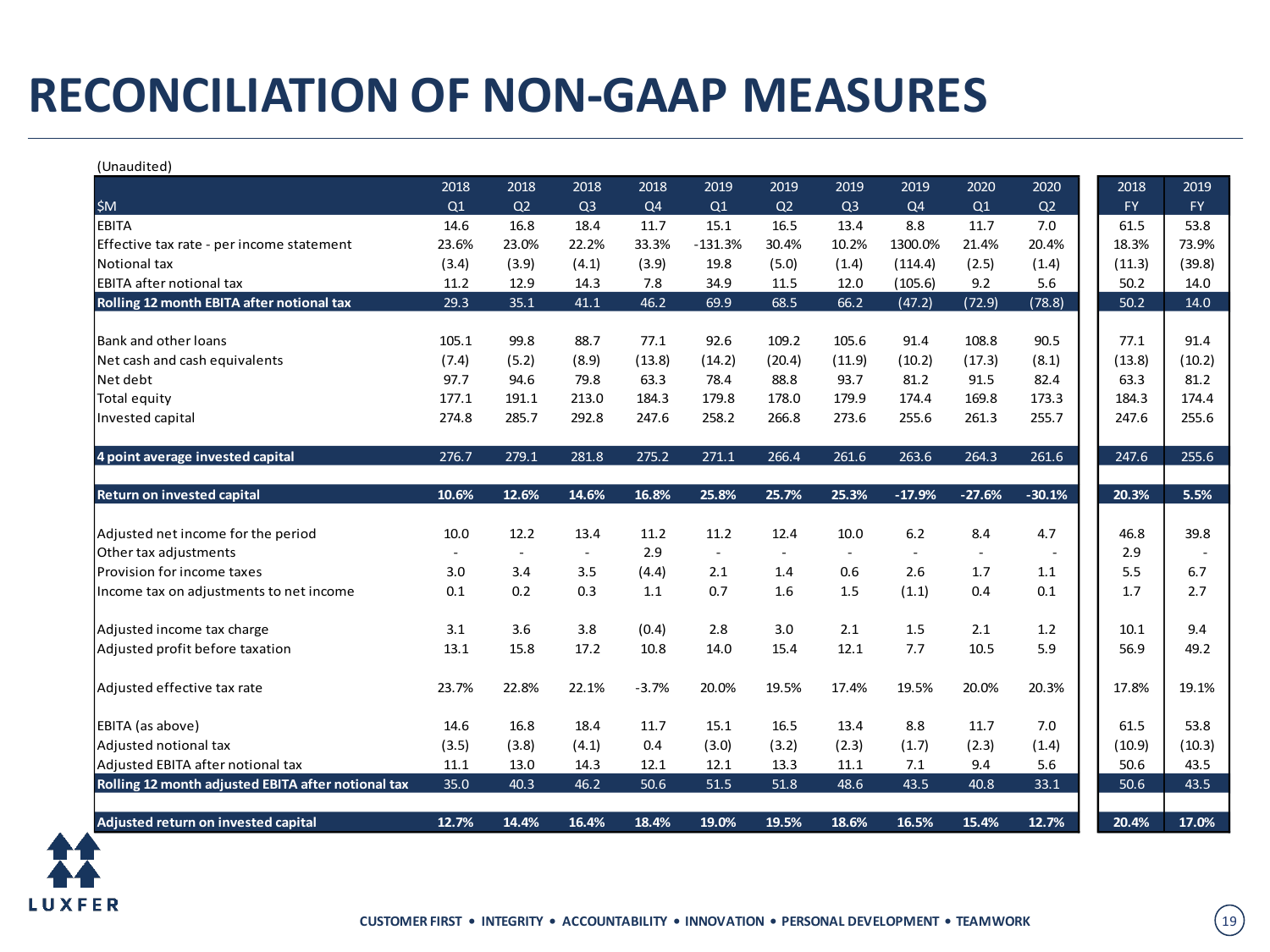### **Q2 2020: ELEKTRON SEGMENT RESULTS**





\* Sales growth restated to exclude divested Czech Recycling Business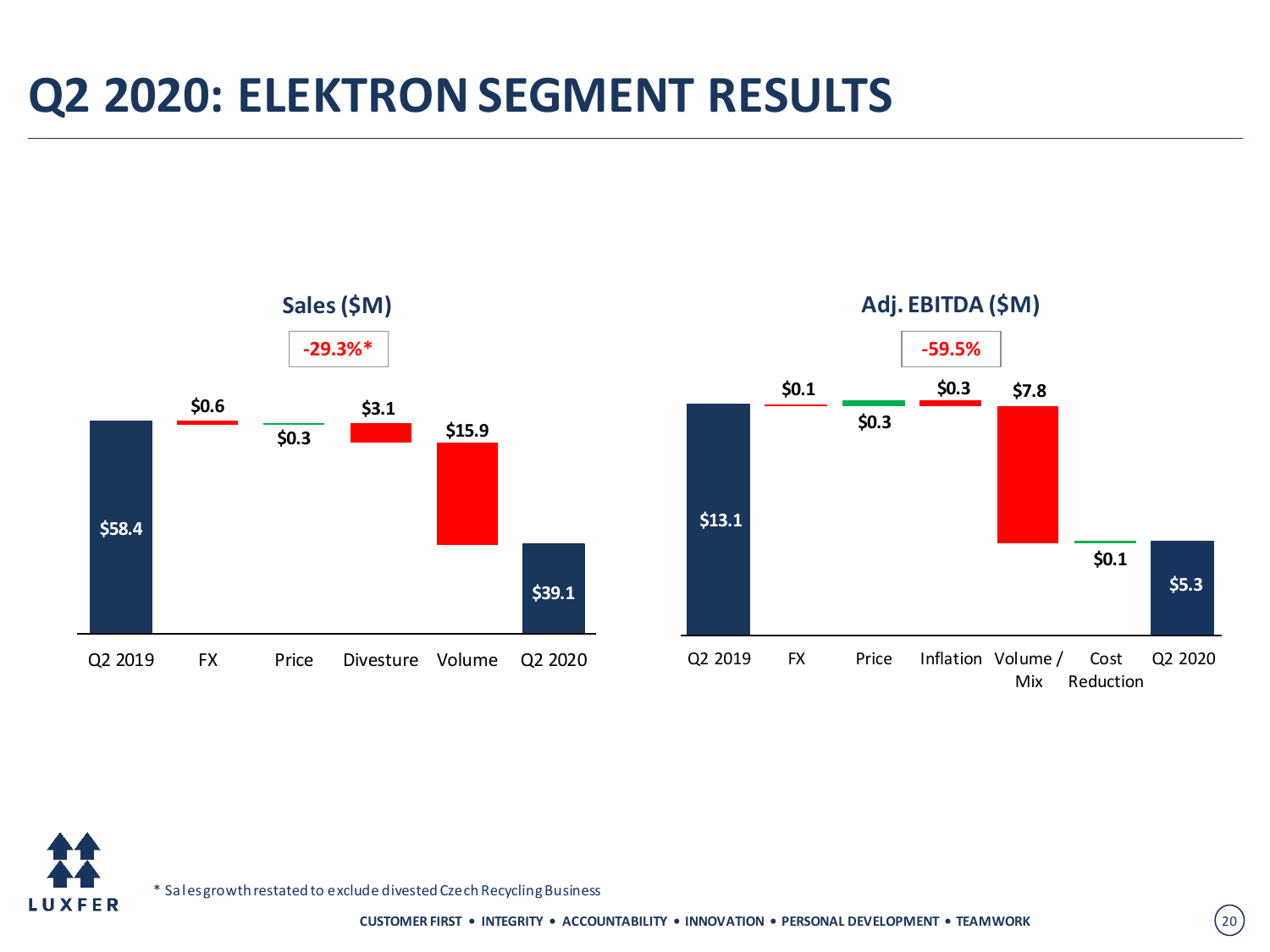### **Q2 2020: GAS CYLINDERS SEGMENT RESULTS**





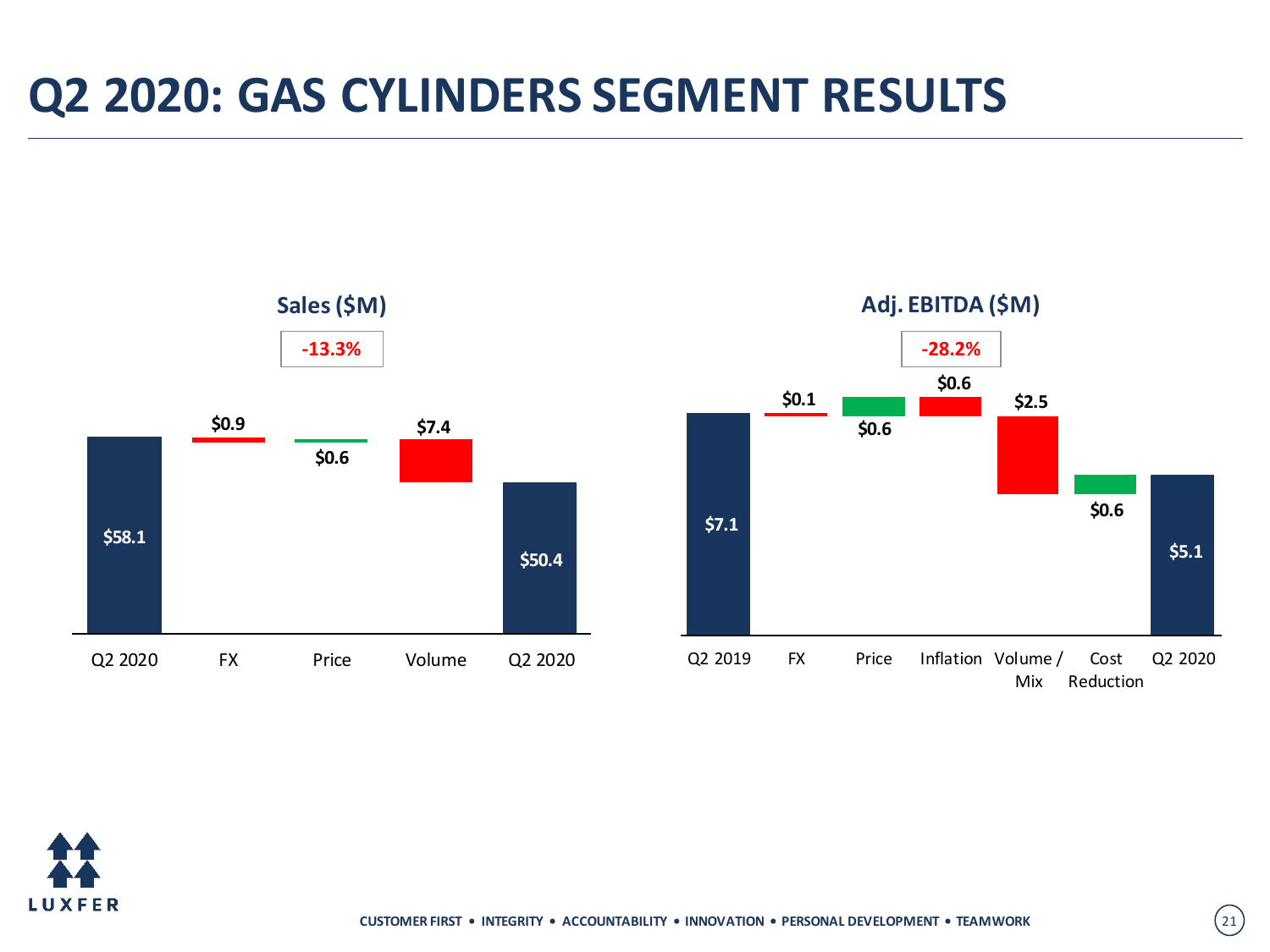### **YTD SEGMENT RESULTS**





\* Excludes divested Czech Recycling Business

**CUSTOMER FIRST • INTEGRITY • ACCOUNTABILITY • INNOVATION • PERSONAL DEVELOPMENT • TEAMWORK** 22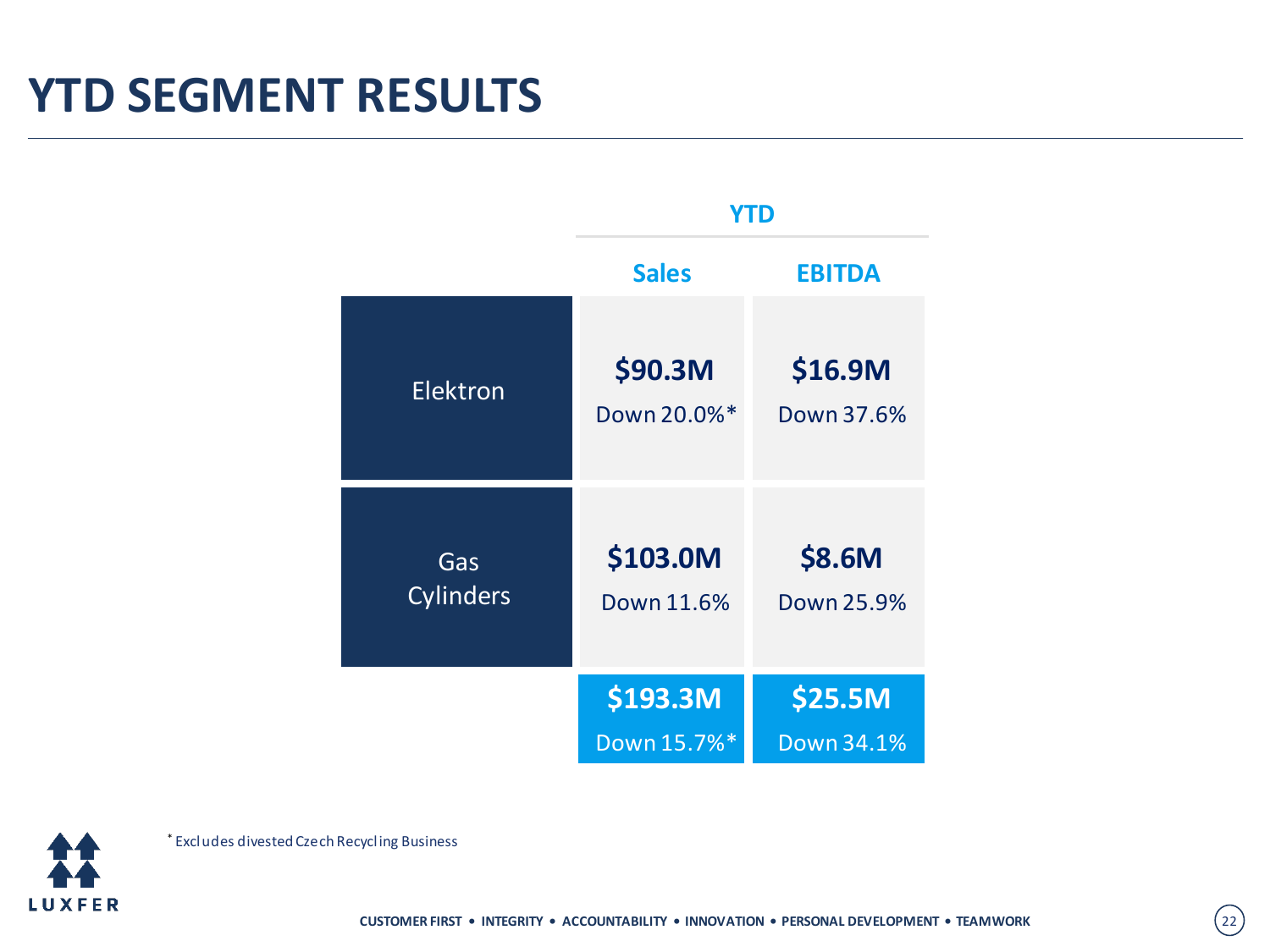# **YTD LUXFER 2020**







\* Sales growth restated to exclude divested Czech Recycling Business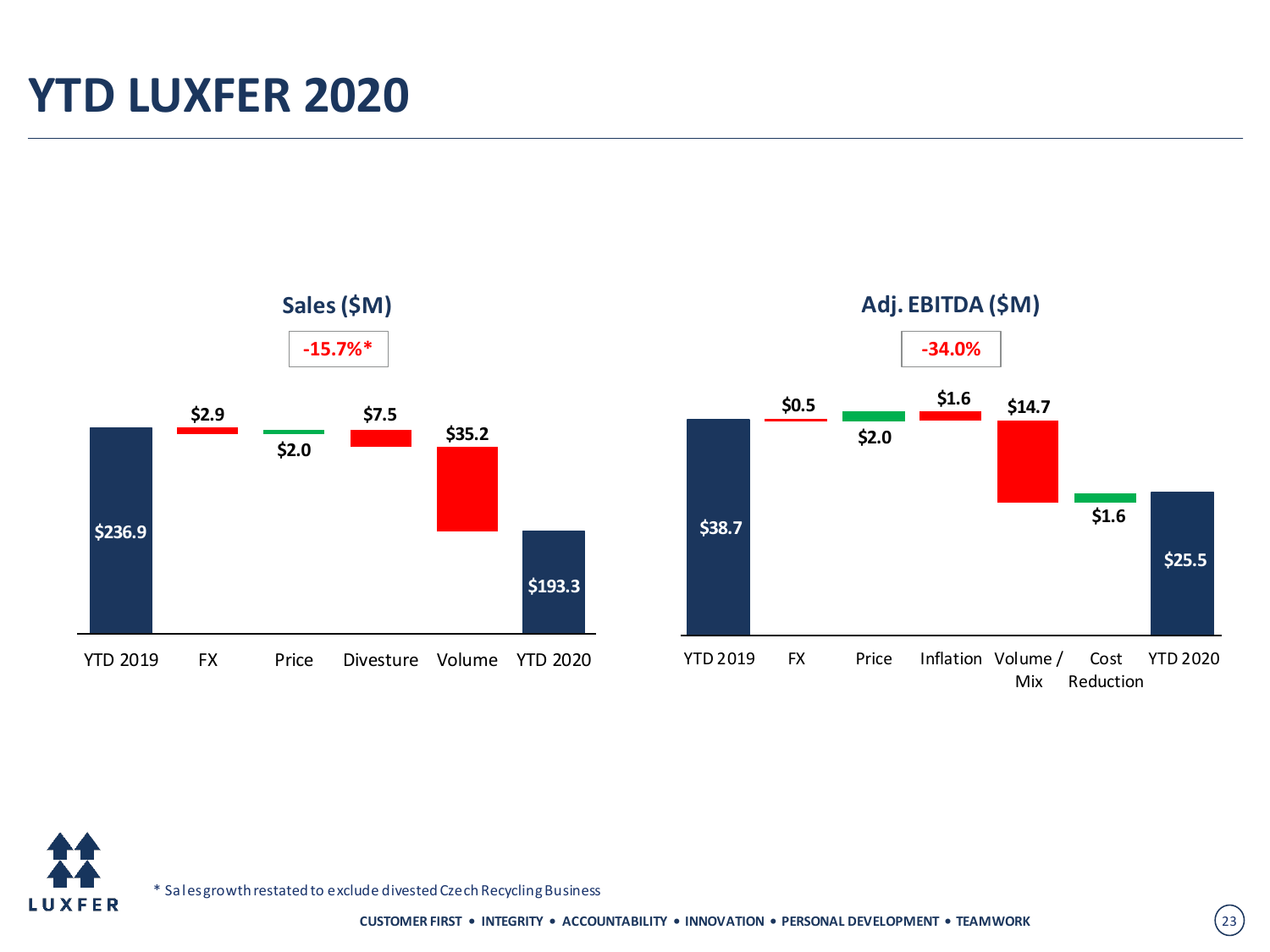### **YTD 2020: ELEKTRON SEGMENT RESULTS**







\* Sales growth restated to exclude divested Czech Recycling Business